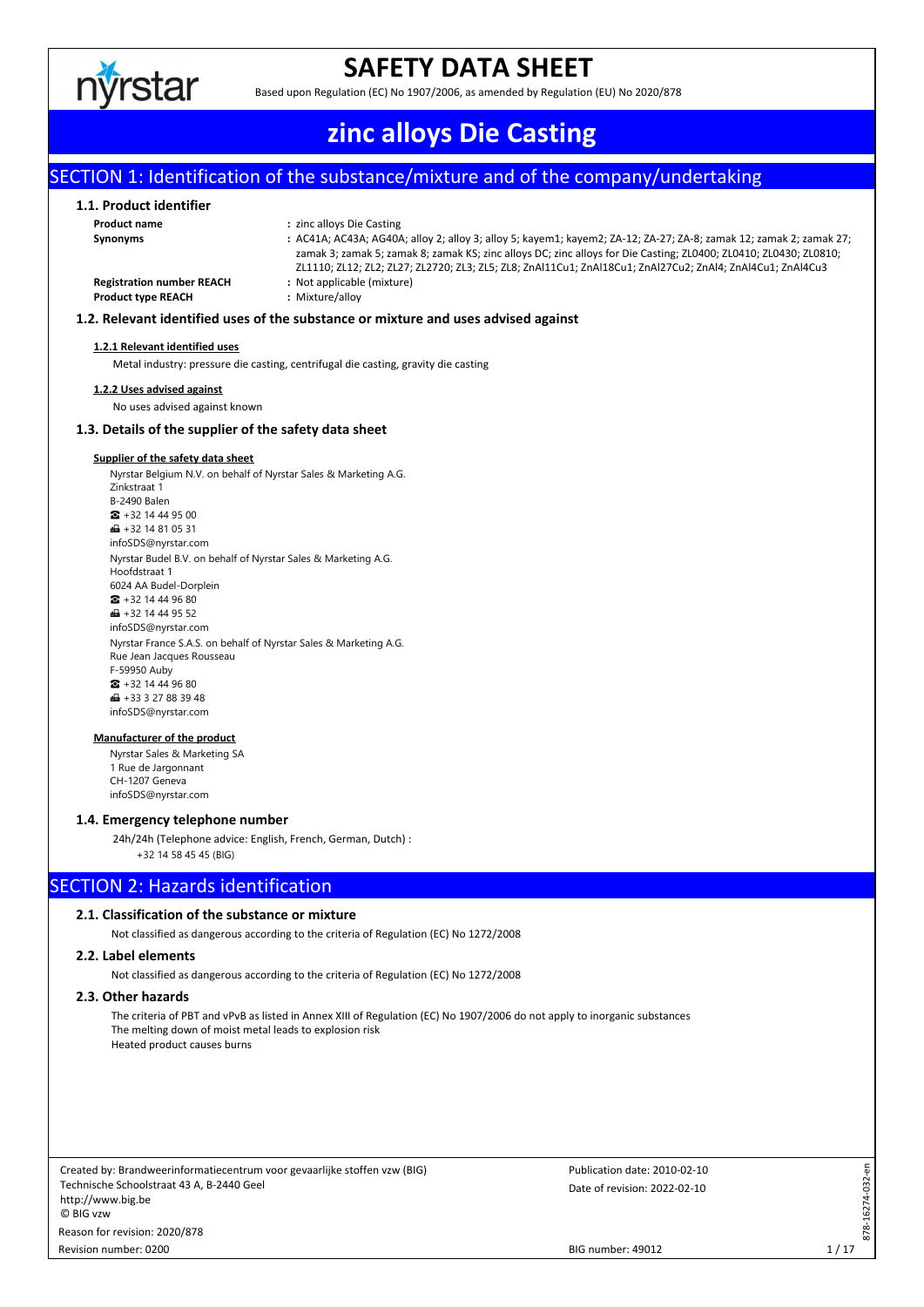# SECTION 3: Composition/information on ingredients

#### **3.1. Substances**

Not applicable

#### **3.2. Mixtures**

| <b>Name</b><br><b>REACH Registration No</b> | <b>CAS No</b><br><b>IEC No</b> | Conc. (C)         | Classification according to CLP | <b>Note</b> | <b>IRemark</b> | <b>IM-factors and</b><br><b>ATE</b> |
|---------------------------------------------|--------------------------------|-------------------|---------------------------------|-------------|----------------|-------------------------------------|
| zinc                                        | 7440-66-6                      | 69.70%            |                                 | (2)(10)     | lConstituent   |                                     |
| 01-2119467174-37                            | 231-175-3                      | 5C≤96.10%         |                                 |             |                |                                     |
| aluminium                                   | 7429-90-5                      | 3.90%             |                                 | (2)         | Constituent    |                                     |
|                                             | 231-072-3                      | I≤C≤28.00%        |                                 |             |                |                                     |
| copper                                      | 7440-50-8                      | 10%               |                                 | (2)(10)     | lConstituent   |                                     |
|                                             | 231-159-6                      | $\leq C < 3.90\%$ |                                 |             |                |                                     |
| magnesium, powder or turnings               | 7439-95-4                      | 0.02%             | Flam. Sol. 1; H228              | (1)(10)     | lConstituent   |                                     |
|                                             | 231-104-6                      | $\leq$ C<0.6%     | Water-react. 2; H261            |             |                |                                     |
|                                             |                                |                   | Self-heat. 1; H251              |             |                |                                     |

(1) For H- and EUH-statements in full: see section 16

(2) Substance with a Community workplace exposure limit

(10) Subject to restrictions of Annex XVII of Regulation (EC) No. 1907/2006

### SECTION 4: First aid measures

#### **4.1. Description of first aid measures**

**General:**

If you feel unwell, consult a doctor/medical service.

**After inhalation:**

After inhalation of fume: Remove victim into fresh air. In case of respiratory problems, consult a doctor/medical service.

#### **After skin contact:**

In case of burns: Wash immediately with plenty of water for 30 minutes or shower. Cut clothing; never remove burnt clothing from the wound. Do not give any pain medication. Consult a doctor/medical service.

## **After eye contact:**

In case of burns: Rinse immediately with plenty of water for 15 minutes. Remove contact lenses, if present and easy to do. Continue rinsing. Consult a doctor/medical service.

### **After ingestion:**

Not applicable.

#### **4.2. Most important symptoms and effects, both acute and delayed**

#### **4.2.1 Acute symptoms**

**After inhalation:**

AFTER INHALATION OF DUST: Irritation of the nasal mucous membranes. Dry/sore throat. Coughing. AFTER INHALATION OF FUME: Feeling of weakness. Metal fume fever. Vomiting. Nausea.

**After skin contact:** IF MELTING: Burns.

**After eye contact:**

IF MELTING: Burns.

**After ingestion:**

### Not applicable.

**4.2.2 Delayed symptoms** No effects known.

**4.3. Indication of any immediate medical attention and special treatment needed**

If applicable and available it will be listed below.

## SECTION 5: Firefighting measures

### **5.1. Extinguishing media**

**5.1.1 Suitable extinguishing media:**

Small fire: Dry sand, Quick-acting D powder extinguisher.

**5.1.2 Unsuitable extinguishing media:**

Small fire: Quick-acting CO2 extinguisher, Water, Foam, Quick-acting ABC powder extinguisher, Quick-acting BC powder extinguisher. Major fire: Water, Foam.

#### **5.2. Special hazards arising from the substance or mixture**

On burning formation of metal oxides (zinc oxide). In molten state: violent to explosive reaction with water (moisture).

#### **5.3. Advice for firefighters**

**5.3.1 Instructions:**

Reason for revision: 2020/878

Date of revision: 2022-02-10 Publication date: 2010-02-10

BIG number: 49012 2/17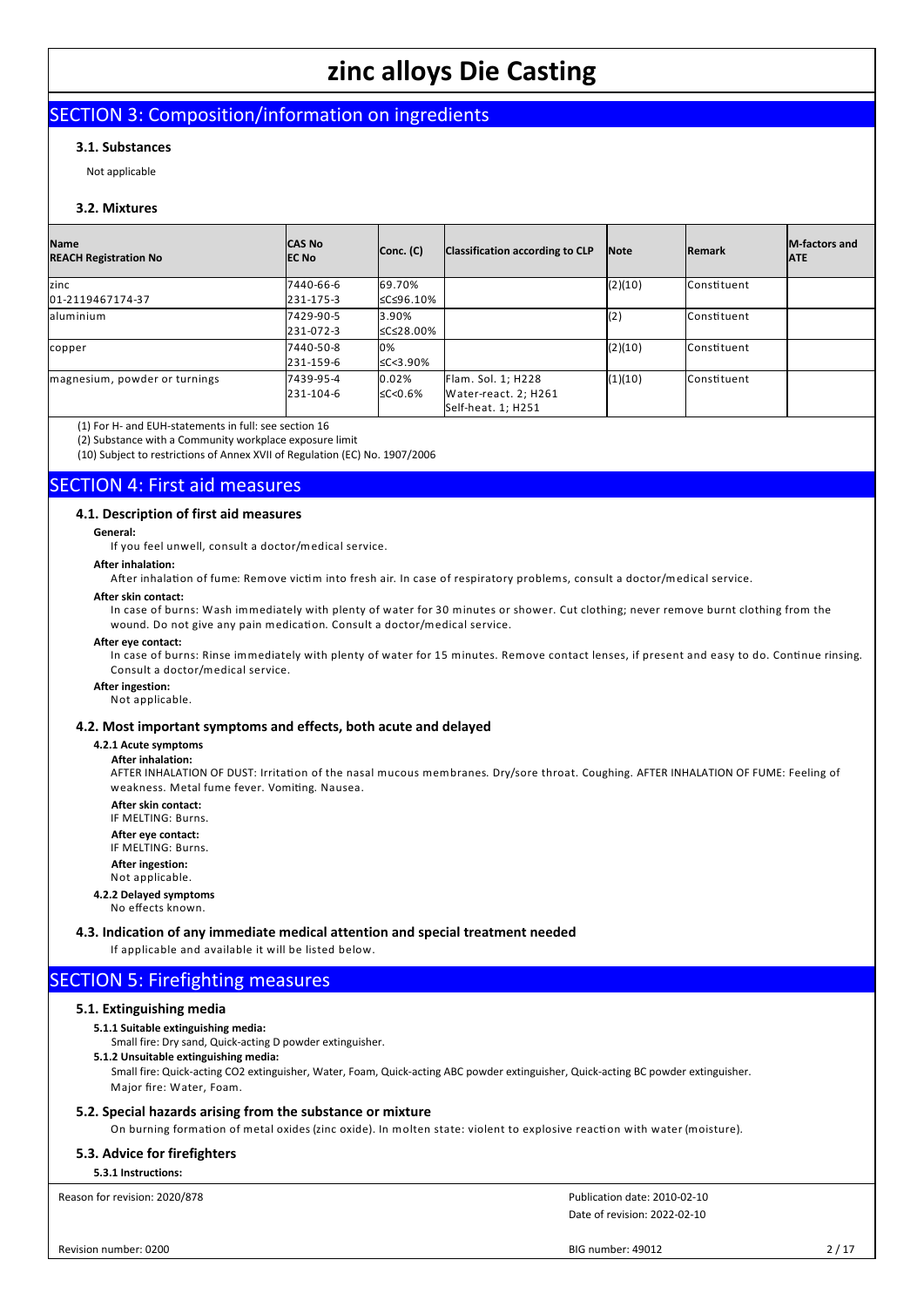Dilute toxic gases with water spray. Take account of toxic/corrosive precipitation water. In case of metal bath fire: add metal blocks. When cooling/extinguishing: no water in the substance.

#### **5.3.2 Special protective equipment for fire-fighters:**

Gloves (EN 374). Protective clothing (EN 14605 or EN 13034). Heat/fire exposure: self-contained breathing apparatus (EN 136 + EN 137).

### SECTION 6: Accidental release measures

#### **6.1. Personal precautions, protective equipment and emergency procedures**

No naked flames.

#### **6.1.1 Protective equipment for non-emergency personnel**

See section 8.2 **6.1.2 Protective equipment for emergency responders**

Gloves (EN 374). Protective clothing (EN 14605 or EN 13034).

Suitable protective clothing

See section 8.2

#### **6.2. Environmental precautions**

No data available

#### **6.3. Methods and material for containment and cleaning up**

If melted: allow liquid to solidify before taking it up. Pick-up the material. Wash clothing and equipment after handling.

### **6.4. Reference to other sections**

See section 13.

### SECTION 7: Handling and storage

The information in this section is a general description. If applicable and available, exposure scenarios are attached in annex. Always use the relevant exposure scenarios that correspond to your identified use.

#### **7.1. Precautions for safe handling**

Avoid raising dust. Keep away from naked flames/heat. Observe strict hygiene. On (re)melting down: dry and preheat installation before use. Add only dry material to the metal bath.

#### **7.2. Conditions for safe storage, including any incompatibilities**

#### **7.2.1 Safe storage requirements:**

Storage temperature: Temperature above dew point. Store in a dry area. Keep at temperature above dew point. Meet the legal requirements.

**7.2.2 Keep away from:**

Heat sources, (strong) acids.

- **7.2.3 Suitable packaging material:**
- No data available

**7.2.4 Non suitable packaging material:** No data available

## **7.3. Specific end use(s)**

If applicable and available, exposure scenarios are attached in annex. See information supplied by the manufacturer.

### SECTION 8: Exposure controls/personal protection

#### **8.1. Control parameters**

#### **8.1.1 Occupational exposure**

**a) Occupational exposure limit values**

If lim it values are applicable and available these will be listed below.

|--|

| Aluminium (métal et composés insolubles, fraction<br>alvéolaire)                    | Time-weighted average exposure limit 8 h                                                                       | $1 \text{ mg/m}^3$   |  |
|-------------------------------------------------------------------------------------|----------------------------------------------------------------------------------------------------------------|----------------------|--|
| Cuivre (fumées) (en Cu)                                                             | Time-weighted average exposure limit 8 h                                                                       | $0.2 \text{ mg/m}^3$ |  |
| Cuivre (poussières et brouillards de) (en Cu)                                       | Time-weighted average exposure limit 8 h                                                                       | $1 \text{ mg/m}^3$   |  |
| Zinc (oxyde de) (fraction alvéolaire)                                               | Time-weighted average exposure limit 8 h                                                                       | $2 \text{ mg/m}^3$   |  |
|                                                                                     | lShort time value                                                                                              | $10 \text{ mg/m}^3$  |  |
| <b>The Netherlands</b><br>Koper en anorganische koperverbindingen<br>(inhaleerbaar) | Time-weighted average exposure limit 8 h (Public occupational exposure 0.038 ppm<br>llimit value)              |                      |  |
|                                                                                     | Time-weighted average exposure limit 8 h (Public occupational exposure $[0.1 \text{ mg/m}^3]$<br>llimit value) |                      |  |
| France                                                                              |                                                                                                                |                      |  |
| Aluminium (métal)                                                                   | Time-weighted average exposure limit 8 h (VL: Valeur non<br>réglementaire indicative)                          | $10 \text{ mg/m}^3$  |  |

Reason for revision: 2020/878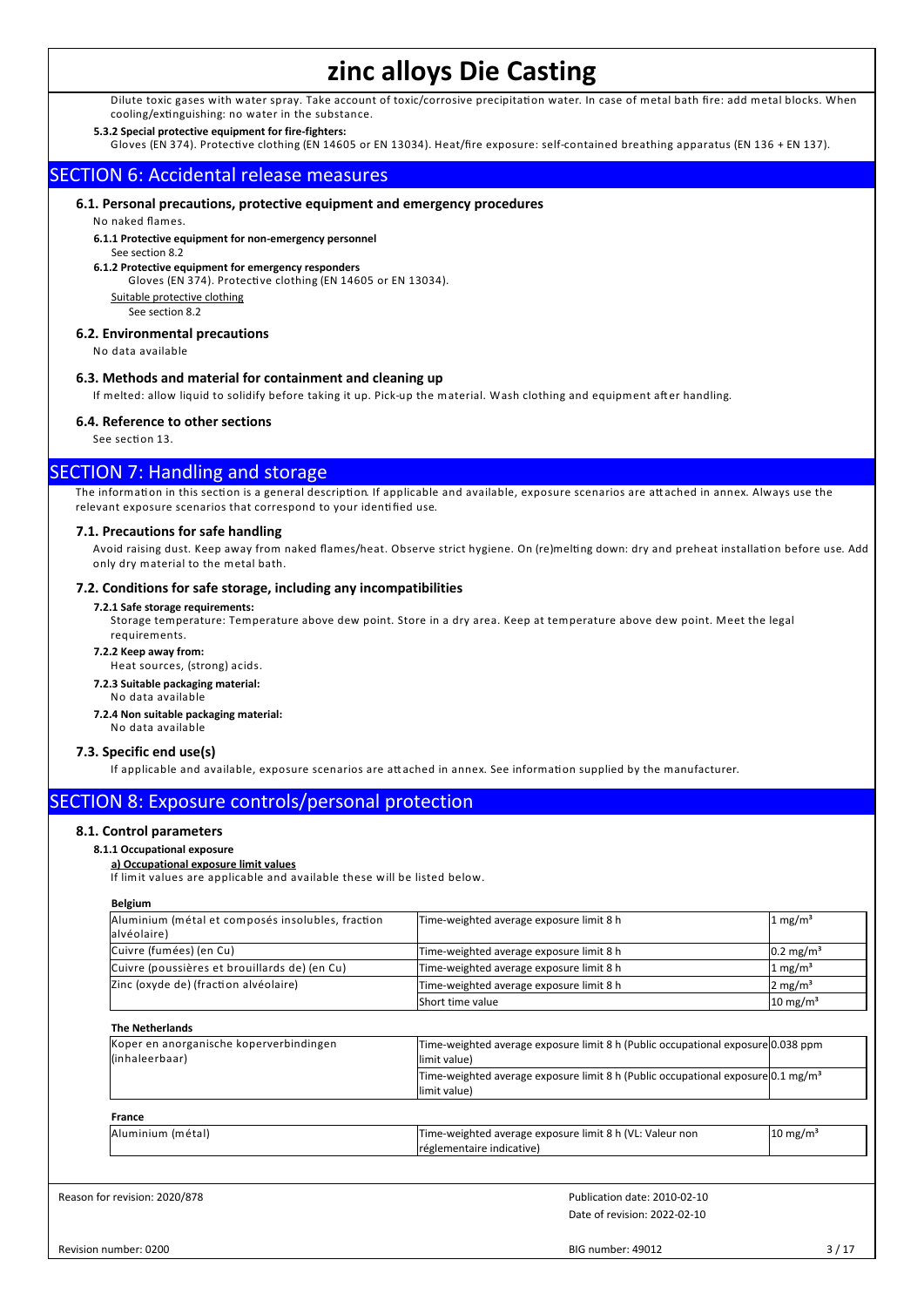| Aluminium (pulvérulent)                                                                                                                     | Time-weighted average exposure limit 8 h (VL: Valeur non                              |                                                                    | 5 mg/ $m3$                                          |  |
|---------------------------------------------------------------------------------------------------------------------------------------------|---------------------------------------------------------------------------------------|--------------------------------------------------------------------|-----------------------------------------------------|--|
| Cuivre (fumées)                                                                                                                             | réglementaire indicative)<br>Time-weighted average exposure limit 8 h (VL: Valeur non |                                                                    | $0.2$ mg/m <sup>3</sup>                             |  |
|                                                                                                                                             | réglementaire indicative)                                                             |                                                                    |                                                     |  |
| Cuivre (poussières), en Cu                                                                                                                  | Time-weighted average exposure limit 8 h (VL: Valeur non<br>réglementaire indicative) |                                                                    | $1 \text{ mg/m}^3$                                  |  |
|                                                                                                                                             | Short time value (VL: Valeur non réglementaire indicative)                            |                                                                    | 2 mg/m <sup>3</sup>                                 |  |
| Zinc (oxyde de, fumées)                                                                                                                     | Time-weighted average exposure limit 8 h (VL: Valeur non<br>réglementaire indicative) |                                                                    | 5 mg/m <sup>3</sup>                                 |  |
| Zinc (oxyde de, poussières)                                                                                                                 | Time-weighted average exposure limit 8 h (VL: Valeur non<br>réglementaire indicative) |                                                                    | $10 \text{ mg/m}^3$                                 |  |
| Austria                                                                                                                                     |                                                                                       |                                                                    |                                                     |  |
| Kupfer und seine Verbindungen(als Rauch)                                                                                                    | Tagesmittelwert (MAK)                                                                 |                                                                    | $0.1 \,\mathrm{mg/m^3}$                             |  |
|                                                                                                                                             | Kurzzeitwert 15(Miw) 4x (MAK)                                                         |                                                                    | $0.4 \text{ mg/m}^3$                                |  |
| Kupfer und seine Verbindungen                                                                                                               | Tagesmittelwert (MAK)                                                                 |                                                                    | 1 mg/m <sup>3</sup>                                 |  |
|                                                                                                                                             | Kurzzeitwert 15(Miw) 4x (MAK)                                                         |                                                                    | $4 \text{ mg/m}^3$                                  |  |
| UK<br>Aluminium metal inhalable dust                                                                                                        |                                                                                       | Time-weighted average exposure limit 8 h (Workplace exposure limit | $10 \text{ mg/m}^3$                                 |  |
| Aluminium metal respirable dust                                                                                                             | (EH40/2005))                                                                          | Time-weighted average exposure limit 8 h (Workplace exposure limit | $4 \text{ mg/m}^3$                                  |  |
| Copper and compounds: dusts and mists (as Cu)                                                                                               | (EH40/2005))                                                                          | Time-weighted average exposure limit 8 h (Workplace exposure limit | 1 mg/m <sup>3</sup>                                 |  |
|                                                                                                                                             | (EH40/2005))<br>Short time value (Workplace exposure limit (EH40/2005))               |                                                                    | 2 mg/m $3$                                          |  |
| Copper fume                                                                                                                                 |                                                                                       | Time-weighted average exposure limit 8 h (Workplace exposure limit | $0.2$ mg/m <sup>3</sup>                             |  |
|                                                                                                                                             | (EH40/2005))                                                                          |                                                                    |                                                     |  |
| USA (TLV-ACGIH)                                                                                                                             |                                                                                       |                                                                    |                                                     |  |
| Aluminium metal and insoluble compounds                                                                                                     |                                                                                       | Time-weighted average exposure limit 8 h (TLV - Adopted Value)     | 1 mg/m <sup>3</sup> (R)                             |  |
| Copper dusts and mists, as Cu                                                                                                               |                                                                                       | Time-weighted average exposure limit 8 h (TLV - Adopted Value)     | $1 \text{ mg/m}^3$                                  |  |
| Copper fume, as Cu                                                                                                                          |                                                                                       | Time-weighted average exposure limit 8 h (TLV - Adopted Value)     |                                                     |  |
| Zinc oxide                                                                                                                                  |                                                                                       |                                                                    |                                                     |  |
|                                                                                                                                             |                                                                                       | Time-weighted average exposure limit 8 h (TLV - Adopted Value)     |                                                     |  |
| (R): Respirable fraction<br>b) National biological limit values<br>If limit values are applicable and available these will be listed below. | Short time value (TLV - Adopted Value)                                                |                                                                    |                                                     |  |
| Germany<br>Aluminium (Aluminium)                                                                                                            | Urin: bei langzeitexposition: am schichtende nach                                     | 50 µg/g Kreatinin                                                  |                                                     |  |
| 8.1.2 Sampling methods                                                                                                                      | mehreren vorangegangenen schichten                                                    |                                                                    |                                                     |  |
| <b>Product name</b>                                                                                                                         | Test                                                                                  | <b>Number</b>                                                      |                                                     |  |
| Aluminium                                                                                                                                   | <b>NIOSH</b>                                                                          | 7013                                                               |                                                     |  |
| Aluminum (Al)                                                                                                                               | <b>NIOSH</b>                                                                          | 7302                                                               |                                                     |  |
| Aluminum (Al)                                                                                                                               | <b>NIOSH</b>                                                                          | 7304                                                               |                                                     |  |
| Aluminum (Al)                                                                                                                               | NIOSH                                                                                 | 7306                                                               |                                                     |  |
| Aluminum (Al)                                                                                                                               | <b>NIOSH</b>                                                                          | 8310                                                               |                                                     |  |
| Aluminum (Elements)                                                                                                                         | <b>NIOSH</b>                                                                          | 7300                                                               |                                                     |  |
| Aluminum (Elements, aqua regia ashing)<br>Aluminum (Elements, hot block/HCl/HNO3 digestion)                                                 | <b>NIOSH</b><br><b>NIOSH</b>                                                          | 7301<br>7303                                                       |                                                     |  |
| Aluminum                                                                                                                                    | <b>OSHA</b>                                                                           | ID121                                                              |                                                     |  |
| Copper (Cu)                                                                                                                                 | <b>NIOSH</b>                                                                          | 7302                                                               |                                                     |  |
| Copper (Cu)                                                                                                                                 | <b>NIOSH</b>                                                                          | 7304                                                               |                                                     |  |
| Copper (Cu)                                                                                                                                 | <b>NIOSH</b>                                                                          | 7306                                                               |                                                     |  |
| Copper (Cu)                                                                                                                                 | <b>NIOSH</b>                                                                          | 8005                                                               |                                                     |  |
| Copper (Cu)                                                                                                                                 | <b>NIOSH</b>                                                                          | 8310                                                               |                                                     |  |
| Copper (Elements on wipes)                                                                                                                  | <b>NIOSH</b>                                                                          | 9102                                                               |                                                     |  |
| Copper (Elements)                                                                                                                           | <b>NIOSH</b>                                                                          | 7300                                                               |                                                     |  |
| Copper (Elements, aqua regia ashing)                                                                                                        | <b>NIOSH</b>                                                                          | 7301                                                               |                                                     |  |
| Copper (Elements, hot block/HCl/HNO3 digestion)                                                                                             | <b>NIOSH</b>                                                                          | 7303                                                               |                                                     |  |
| Copper Dust and fume                                                                                                                        | <b>NIOSH</b>                                                                          | 7029                                                               |                                                     |  |
| Copper                                                                                                                                      | <b>OSHA</b>                                                                           | 1006                                                               |                                                     |  |
| Copper                                                                                                                                      | <b>OSHA</b>                                                                           | ID 105                                                             |                                                     |  |
| Copper                                                                                                                                      | <b>OSHA</b>                                                                           | ID 121                                                             |                                                     |  |
| Copper                                                                                                                                      | <b>OSHA</b>                                                                           | ID 125G                                                            |                                                     |  |
| Copper<br>Magnesium (Elements)                                                                                                              | OSHA<br><b>NIOSH</b>                                                                  | ID 206<br>7300                                                     | 2 mg/m <sup>3</sup> (R)<br>10 mg/m <sup>3</sup> (R) |  |

Date of revision: 2022-02-10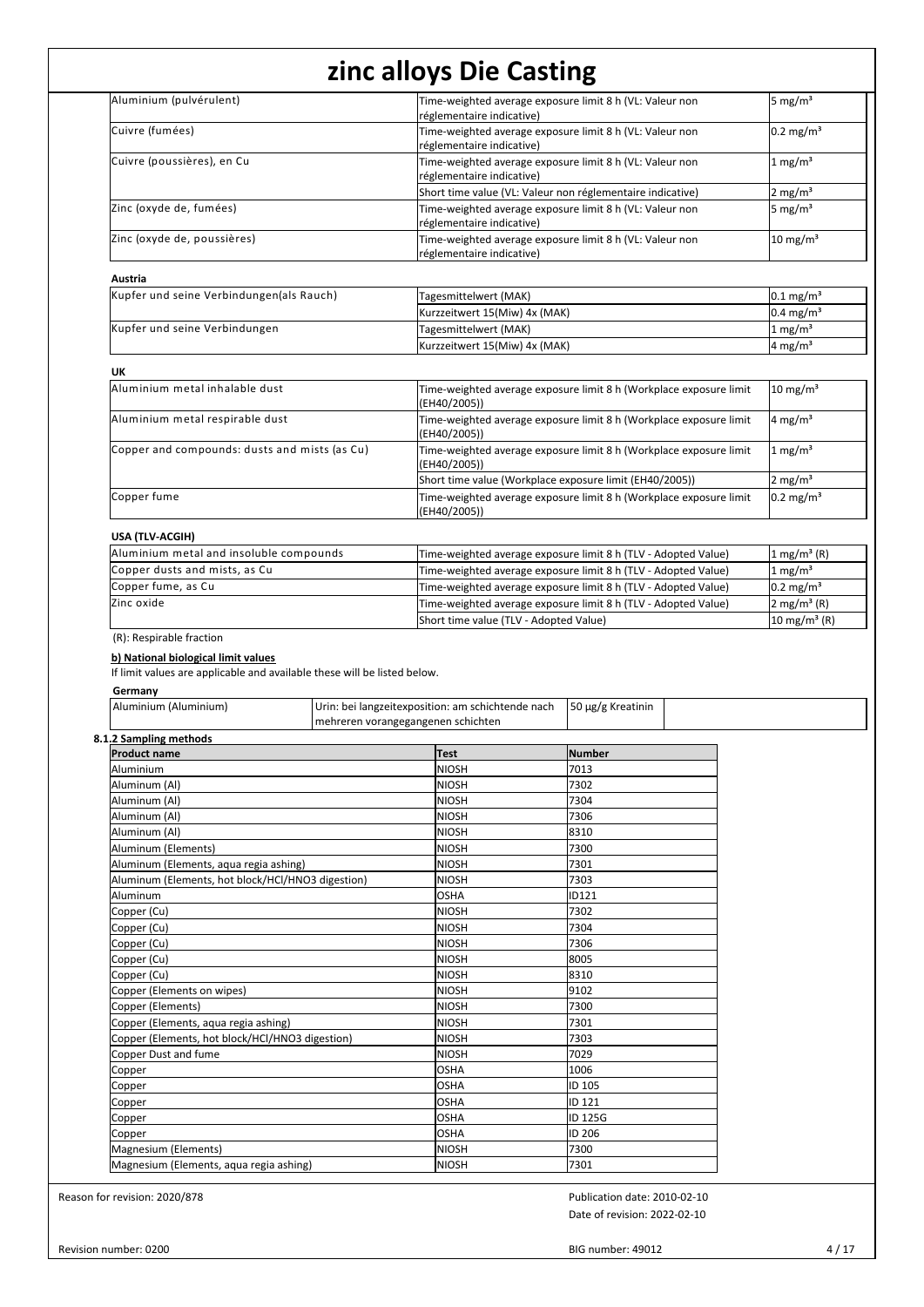| <b>Product name</b>                                | <b>Test</b>  | <b>Number</b>   |
|----------------------------------------------------|--------------|-----------------|
| Magnesium (Elements, hot block/HCl/HNO3 digestion) | <b>NIOSH</b> | 7303            |
| Magnesium (Mg)                                     | <b>NIOSH</b> | 7306            |
| Magnesium (Mg)                                     | <b>NIOSH</b> | 8005            |
| Magnesium                                          | <b>OSHA</b>  | IID 121         |
| Zinc & Cpds (as Zn)                                | <b>NIOSH</b> | 7030            |
| Zinc (Elements on wipes)                           | <b>NIOSH</b> | 9102            |
| Zinc (Elements)                                    | <b>NIOSH</b> | 7300            |
| Zinc (Elements, aqua regia ashing)                 | <b>NIOSH</b> | 7301            |
| Zinc (Elements, hot block/HCl/HNO3 digestion)      | <b>NIOSH</b> | 7303            |
| Zinc (Zn)                                          | <b>NIOSH</b> | 8005            |
| Zinc (Zn)                                          | <b>NIOSH</b> | 18310           |
| Zinc Oxide                                         | <b>NIOSH</b> | 7030            |
| Zinc Oxide                                         | <b>NIOSH</b> | 7502            |
| Zinc Oxide                                         | <b>OSHA</b>  | ID 121          |
| Zinc Oxide                                         | <b>OSHA</b>  | <b>I</b> ID 143 |
| Zinc                                               | <b>NIOSH</b> | 7030            |
| Zinc                                               | <b>OSHA</b>  | 1006            |
| Zinc                                               | <b>OSHA</b>  | ID 105          |
| Zinc                                               | <b>OSHA</b>  | ID 121          |
| Zinc                                               | <b>OSHA</b>  | ID 125G         |

**8.1.3 Applicable limit values when using the substance or mixture as intended**

If lim it values are applicable and available these will be listed below.

### **8.1.4 Threshold values**

**DNEL/DMEL - Workers** zinc

| Effect level (DNEL/DMEL)                      | <b>Type</b>                           | Value                  | Remark                       |
|-----------------------------------------------|---------------------------------------|------------------------|------------------------------|
| <b>DNEL</b>                                   | Long-term systemic effects dermal     | 83 mg/kg bw/day        |                              |
|                                               | Long-term systemic effects inhalation | 5 mg/ $m3$             |                              |
| aluminium                                     |                                       |                        |                              |
| Effect level (DNEL/DMEL)                      | <b>Type</b>                           | Value                  | Remark                       |
| DNEL                                          | Long-term systemic effects inhalation | 3.72 mg/ $m^3$         |                              |
| copper                                        |                                       |                        |                              |
| Effect level (DNEL/DMEL)                      | <b>Type</b>                           | Value                  | Remark                       |
| <b>I</b> DNEL                                 | Long-term systemic effects dermal     | 137 mg/kg bw/day       |                              |
|                                               | Acute systemic effects dermal         | 273 mg/kg bw/day       |                              |
| magnesium, powder or turnings                 |                                       |                        |                              |
| <b>Effect level (DNEL/DMEL)</b>               | <b>Type</b>                           | Value                  | Remark                       |
| <b>DNEL</b>                                   | Long-term systemic effects inhalation | $10$ mg/m <sup>3</sup> |                              |
| <b>DNEL/DMEL - General population</b><br>zinc |                                       |                        |                              |
| <b>Effect level (DNEL/DMEL)</b>               | <b>Type</b>                           | Value                  | Remark                       |
| <b>DNEL</b>                                   | Long-term systemic effects oral       | 0.83 mg/kg bw/day      |                              |
|                                               | ong-term systemic effects dermal      | 83 mg/kg bw/day        |                              |
|                                               | ong-term systemic effects inhalation  | 2.5 mg/ $m3$           |                              |
| copper                                        |                                       |                        |                              |
| <b>Effect level (DNEL/DMEL)</b>               | <b>Type</b>                           | Value                  | Remark                       |
| <b>DNEL</b>                                   | Long-term local effects inhalation    | $1 \text{ mg/m}^3$     |                              |
|                                               | Acute local effects inhalation        | 1 mg/m <sup>3</sup>    |                              |
|                                               | Long-term systemic effects dermal     | 137 mg/kg bw/day       |                              |
|                                               | Acute systemic effects dermal         | 273 mg/kg bw/day       |                              |
|                                               | Long-term systemic effects oral       |                        | 0.041 mg/kg bw/day           |
| magnesium, powder or turnings                 |                                       |                        |                              |
| <b>Effect level (DNEL/DMEL)</b>               | <b>Type</b>                           | Value                  | Remark                       |
| <b>DNEL</b>                                   | Long-term systemic effects inhalation | $10 \text{ mg/m}^3$    |                              |
|                                               | Long-term systemic effects oral       | 3.6 mg/kg bw/day       |                              |
| <b>PNEC</b><br>zinc                           |                                       |                        |                              |
| <b>Compartments</b>                           | Value                                 |                        | Remark                       |
| Fresh water                                   | 20.6 µg/l                             |                        |                              |
| Marine water                                  | $6.1 \mu g/l$                         |                        |                              |
| <b>STP</b>                                    | 100 µg/l                              |                        |                              |
| Fresh water sediment                          | 117.8 mg/kg sediment dw               |                        |                              |
| Marine water sediment                         | 56.5 mg/kg sediment dw                |                        |                              |
| Soil                                          | 35.6 mg/kg soil dw                    |                        |                              |
| aluminium                                     |                                       |                        |                              |
| <b>Compartments</b>                           | Value                                 |                        | Remark                       |
| Fresh water                                   | $\frac{1}{74.9}$ µg/l                 |                        |                              |
| <b>STP</b>                                    | 20 mg/l                               |                        |                              |
|                                               |                                       |                        |                              |
| for revision: 2020/878                        |                                       |                        | Publication date: 2010-02-10 |
|                                               |                                       |                        | Date of revision: 2022-02-10 |

Reason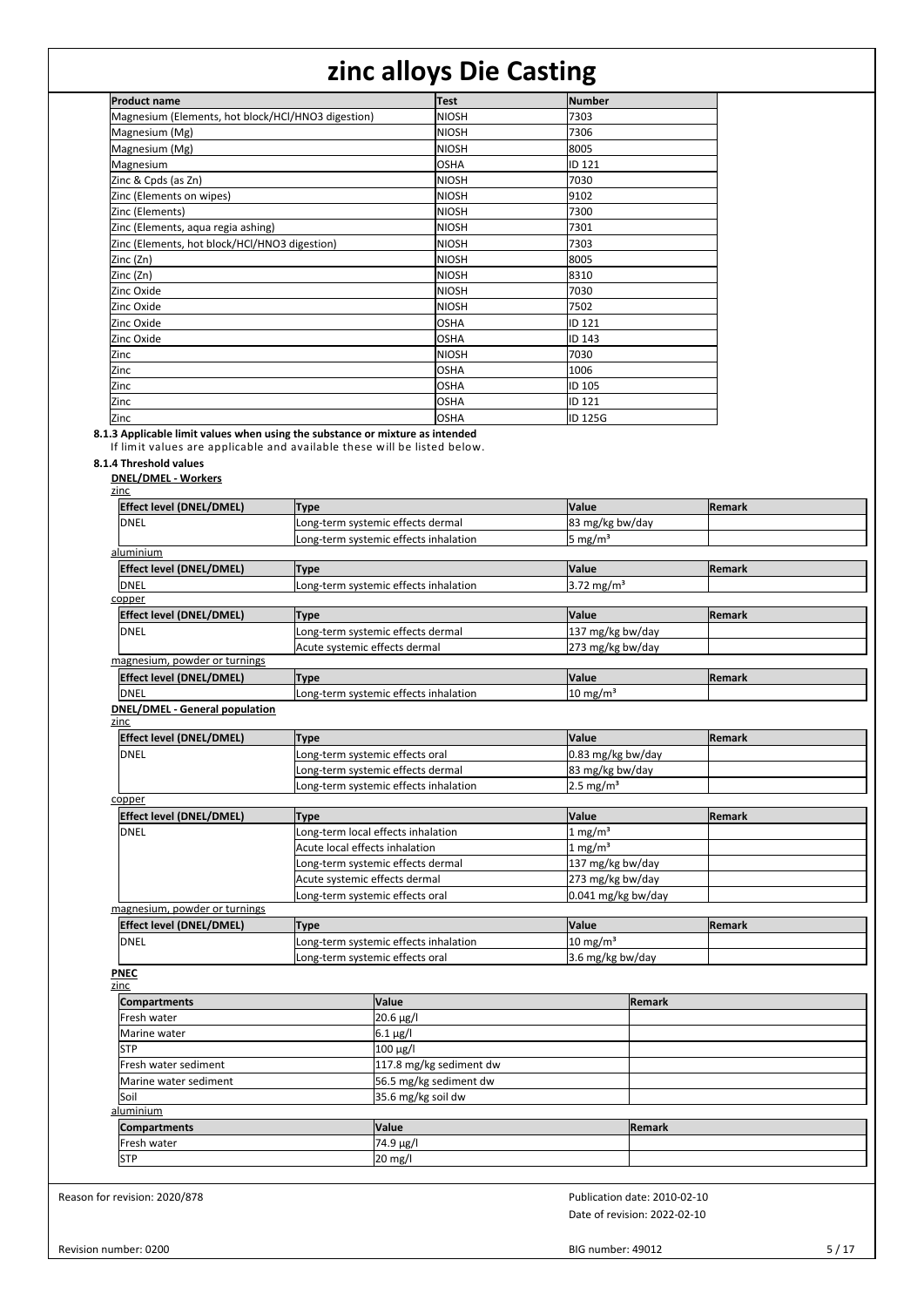| copper                              |                       |               |  |
|-------------------------------------|-----------------------|---------------|--|
| <b>Compartments</b>                 | <b>Value</b>          | <b>Remark</b> |  |
| Fresh water                         | $7.8 \,\mu g/l$       |               |  |
| Marine water                        | $5.2 \mu g/l$         |               |  |
| Fresh water sediment                | 87 mg/kg sediment dw  |               |  |
| Marine water sediment               | 676 mg/kg sediment dw |               |  |
| <b>STP</b>                          | $230 \mu g/l$         |               |  |
| Soil                                | 65 mg/kg soil dw      |               |  |
| magnesium, powder or turnings       |                       |               |  |
| <b>Compartments</b>                 | <b>Value</b>          | <b>Remark</b> |  |
| Fresh water                         | $0.41$ mg/l           |               |  |
| Fresh water (intermittent releases) | $1.4$ mg/l            |               |  |
| Marine water                        | $0.41$ mg/l           |               |  |
| <b>STP</b>                          | 10.8 mg/l             |               |  |
| Fresh water sediment                | 268 mg/kg sediment dw |               |  |
| Marine water sediment               | 268 mg/kg sediment dw |               |  |
| Soil                                | 268 mg/kg soil dw     |               |  |

#### **8.1.5 Control banding**

If applicable and available it will be listed below.

#### **8.2. Exposure controls**

The information in this section is a general description. If applicable and available, exposure scenarios are attached in annex. Always use the relevant exposure scenarios that correspond to your identified use.

#### **8.2.1 Appropriate engineering controls**

Avoid raising dust. Keep away from naked flames/heat. Measure the concentration in the air regularly. Carry operations in the open/under local exhaust/ventilation or with respiratory protection.

### **8.2.2 Individual protection measures, such as personal protective equipment**

Observe strict hygiene. Do not eat, drink or smoke during work.

a) Respiratory protection: Dust production: dust mask with filter type P2.

b) Hand protection:

man protective gloves against chemicals (EN 374), On heating: heat insulating gloves (EN 407).

| Materials | l Remark                 |
|-----------|--------------------------|
| leather   | <b>I</b> Good resistance |
|           |                          |

c) Eye protection:

On (re)melting down: face shield.

#### d) Skin protection:

Protective clothing (EN 14605 or EN 13034). On (re)melting down: heatproof clothing (EN 11612). Protective clothing against molten metal splash (EN 9185). Protective clothing for workers exposed to heat (EN 11612). Safety shoes type S3.

#### **8.2.3 Environmental exposure controls:**

See sections 6.2, 6.3 and 13

## SECTION 9: Physical and chemical properties

# **9.1. Information on basic physical and chemical properties**

| Physical form             | Solid                                              |  |  |  |  |
|---------------------------|----------------------------------------------------|--|--|--|--|
|                           | <b>Metal</b>                                       |  |  |  |  |
|                           | Physical state depending on the production process |  |  |  |  |
| Odour                     | <b>Odourless</b>                                   |  |  |  |  |
| Odour threshold           | Not applicable                                     |  |  |  |  |
| Colour                    | Grey                                               |  |  |  |  |
| Particle size             | Not applicable (mixture)                           |  |  |  |  |
| <b>Explosion limits</b>   | No data available (test not performed)             |  |  |  |  |
| Flammability              | Not classified as flammable                        |  |  |  |  |
| Log Kow                   | Not applicable (mixture)                           |  |  |  |  |
| Dynamic viscosity         | No data available (test not performed)             |  |  |  |  |
| Kinematic viscosity       | No data available (test not performed)             |  |  |  |  |
| Melting point             | 375 °C - 485 °C                                    |  |  |  |  |
| <b>Boiling point</b>      | l900 °C - 910 °C                                   |  |  |  |  |
| Relative vapour density   | Not applicable (solid)                             |  |  |  |  |
| Vapour pressure           | No data available (test not performed)             |  |  |  |  |
| Solubility                | Water; insoluble                                   |  |  |  |  |
| Relative density          | 4.00 - 7.00                                        |  |  |  |  |
| Absolute density          | 4000 kg/m <sup>3</sup> - 7000 kg/m <sup>3</sup>    |  |  |  |  |
| Decomposition temperature | No data available (test not performed)             |  |  |  |  |
| Auto-ignition temperature | No data available (test not performed)             |  |  |  |  |
| Flash point               | Not applicable (solid)                             |  |  |  |  |
| pH                        | Not applicable (non-soluble in water)              |  |  |  |  |

#### **9.2. Other information**

Reason for revision: 2020/878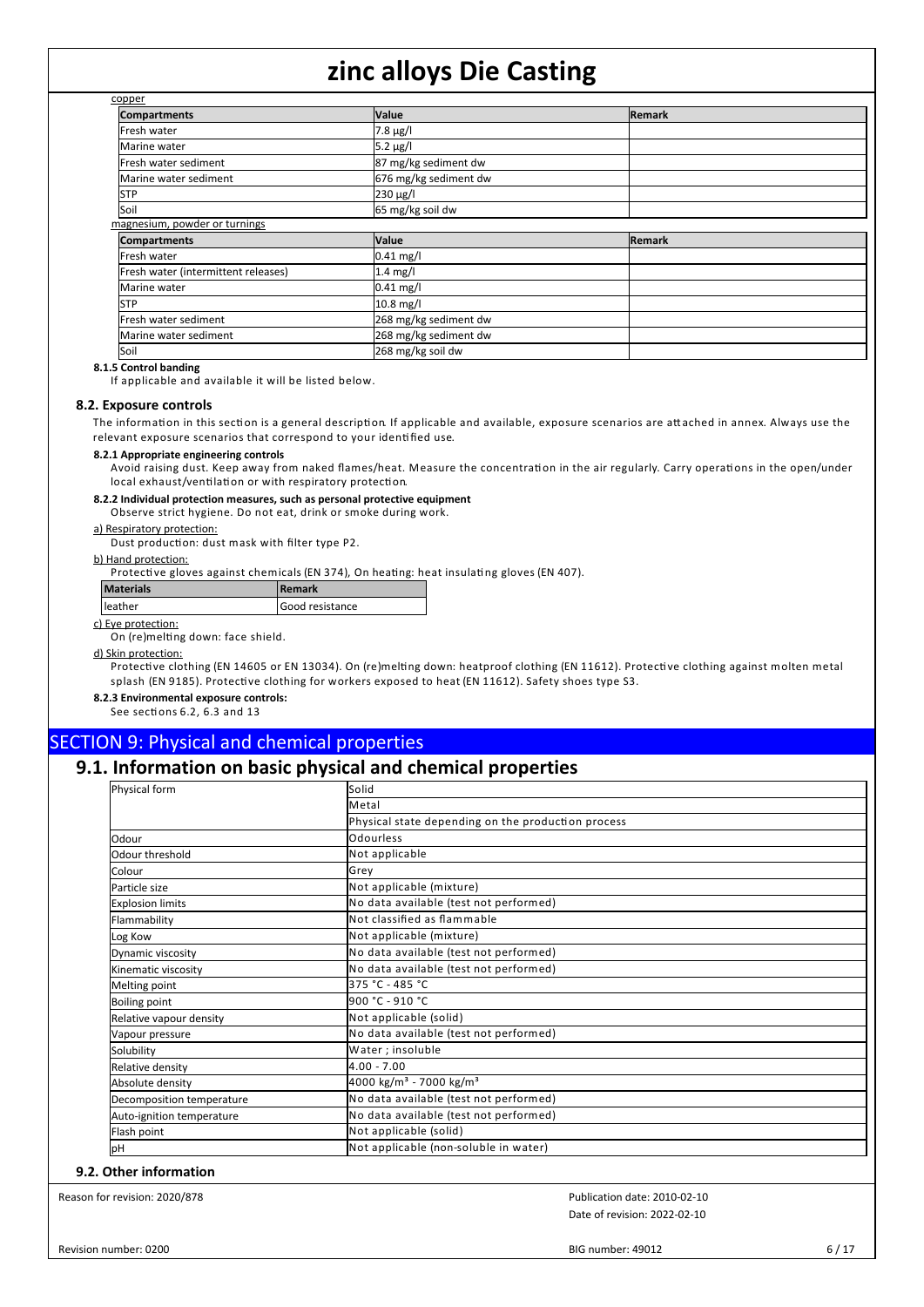No data available

# SECTION 10: Stability and reactivity

#### **10.1. Reactivity**

No data available.

#### **10.2. Chemical stability**

Stable under normal conditions.

#### **10.3. Possibility of hazardous reactions**

In molten state: violent to explosive reaction with water (moisture). Oxidizes slowly in moist air.

#### **10.4. Conditions to avoid**

**Precautionary measures**

Avoid raising dust. Keep away from naked flames/heat.

#### **10.5. Incompatible materials**

(strong) acids.

#### **10.6. Hazardous decomposition products**

Reacts with (some) acids: release of highly flammable gases/vapours (hydrogen). On burning formation of metal oxides (zinc oxide).

## SECTION 11: Toxicological information

#### **11.1. Information on hazard classes as defined in Regulation (EC) No 1272/2008**

**11.1.1 Test results**

### **Acute toxicity**

zinc

#### zinc alloys Die Casting

No (test)data on the mixture available

| <b>Route of exposure</b>          | <b>IParameter</b> | <b>Method</b>             | <b>Value</b>      | <b>Exposure time</b>               | Species      | <b>Value</b><br>determination | <b>Remark</b> |
|-----------------------------------|-------------------|---------------------------|-------------------|------------------------------------|--------------|-------------------------------|---------------|
| Oral                              | LD <sub>50</sub>  | Equivalent to OECD<br>401 | $>$ 2000 mg/kg bw |                                    | <b>IRat</b>  | <b>Experimental value</b>     |               |
| Dermal                            | LD <sub>50</sub>  | Equivalent to OECD<br>402 | > 2000 mg/kg bw   | 24 weeks (daily, 5<br>days / week) | <b>I</b> Rat | Read-across                   |               |
| Inhalation                        | LC50              | Equivalent to OECD<br>403 | $> 5.41$ mg/      | 4 weeks (daily, 5<br>days / week)  | <b>I</b> Rat | <b>Experimental value</b>     |               |
| Inhalation (ZnO,<br>metal oxides) | LC50              | Equivalent to OECD<br>403 | $> 5.7$ mg/l      | 4 weeks (daily, 5<br>days / week)  | Rat          | <b>Experimental value</b>     |               |
| aluminium                         |                   |                           |                   |                                    |              |                               |               |

| <b>Route of exposure</b>      | <b>IParameter</b> | Method                           | <b>Value</b>              | <b>Exposure time</b> | Species                 | <b>Value</b><br><b>determination</b> | <b>Remark</b> |
|-------------------------------|-------------------|----------------------------------|---------------------------|----------------------|-------------------------|--------------------------------------|---------------|
| <sup>1</sup> Oral             | LD50              | <b>Equivalent to OECD</b><br>401 | $>15900$ mg/kg bw         |                      | Rat (male /<br>lfemale) | Read-across                          |               |
| Dermal                        |                   |                                  |                           |                      |                         | Data waiving                         |               |
| Inhalation (aerosol)          | LC50              | <b>Equivalent to OECD</b><br>403 | 888 mg/m <sup>3</sup> air | 4 h                  | Rat (male)              | Experimental value                   |               |
| magnesium, powder or turnings |                   |                                  |                           |                      |                         |                                      |               |
| <b>Route of exposure</b>      | <b>IParameter</b> | Method                           | <b>Value</b>              | <b>Exposure time</b> | <b>Species</b>          | <b>Value</b><br><i>determination</i> | Remark        |
| Oral                          | LD50              | <b>OECD 423</b>                  | > 2000 mg/kg bw           |                      | Rat (female)            | Read-across                          |               |
| Dermal                        |                   |                                  |                           |                      |                         | Data waiving                         |               |
| Inhalation                    |                   |                                  |                           |                      |                         | Data waiving                         |               |

**Conclusion**

Not classified for acute toxicity

**Corrosion/irritation**

zinc alloys Die Casting

No (test)data on the mixture available

Reason for revision: 2020/878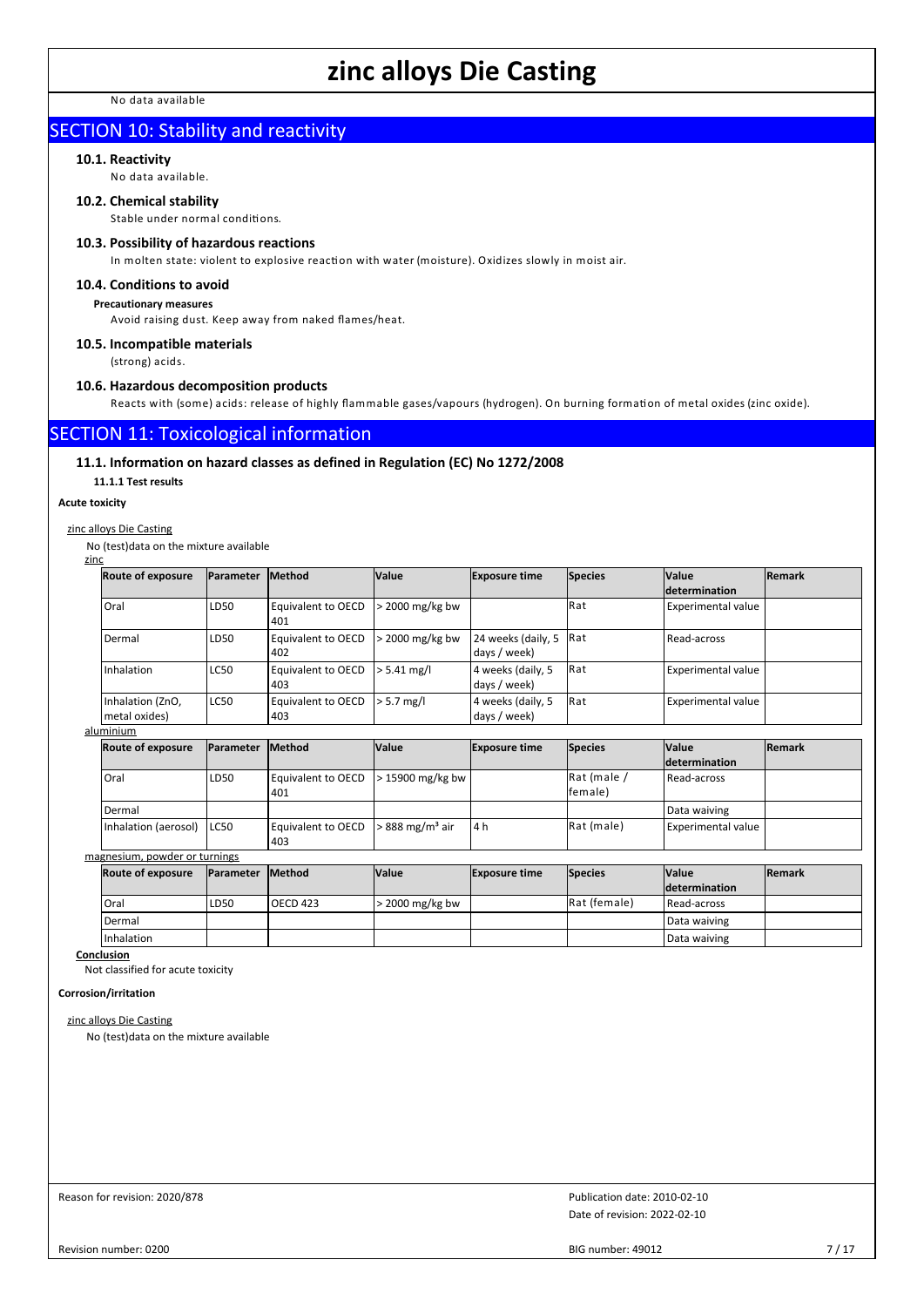| zinc                              |                          |                                  |                      |                             |                                  |                                      |                                     |
|-----------------------------------|--------------------------|----------------------------------|----------------------|-----------------------------|----------------------------------|--------------------------------------|-------------------------------------|
| <b>Route of exposure</b>          | Result                   | Method                           | <b>Exposure time</b> | Time point                  | <b>Species</b>                   | Value<br>ldetermination              | Remark                              |
| Eye                               | Moderately<br>irritating | Equivalent to<br><b>OECD 405</b> |                      |                             | Rabbit                           | Experimental<br>value                |                                     |
| Eye                               | Not irritating           | Equivalent to<br><b>OECD 405</b> |                      |                             | Rabbit                           | Experimental<br>value                |                                     |
| Dermal                            | Not irritating           | Equivalent to<br><b>OECD 404</b> |                      |                             | Rabbit                           | Weight of<br>evidence                |                                     |
| Dermal (ZnO,<br>metal oxides)     | Not irritating           | Equivalent to<br><b>OECD 404</b> |                      |                             | Guinea pig                       | Read-across                          |                                     |
| Dermal                            | Not irritating           | Human<br>observation             |                      |                             | Human                            | Read-across                          |                                     |
| Dermal (ZnO,<br>metal oxides)     | Not irritating           | Human<br>observation             |                      |                             | Human                            | Literature study                     |                                     |
| Inhalation (ZnO,<br>metal oxides) | Not irritating           |                                  |                      |                             |                                  | Literature study                     |                                     |
| aluminium                         |                          |                                  |                      |                             |                                  |                                      |                                     |
| <b>Route of exposure</b>          | Result                   | Method                           | <b>Exposure time</b> | Time point                  | <b>Species</b>                   | <b>Value</b><br><b>determination</b> | Remark                              |
| Eye                               | Not irritating           | Other                            |                      | 1; 24; 48; 72; 168<br>hours | Rabbit                           | Read-across                          | Single treatment<br>without rinsing |
| Skin                              | Not irritating           | Equivalent to<br><b>OECD 404</b> | 24 h                 | 24; 48; 72 hours            | Rabbit                           | Read-across                          |                                     |
| magnesium, powder or turnings     |                          |                                  |                      |                             |                                  |                                      |                                     |
| <b>Route of exposure Result</b>   |                          | Method                           | <b>Exposure time</b> | Time point                  | <b>Species</b>                   | <b>Value</b><br>ldetermination       | Remark                              |
| Eye                               | Not irritating           | <b>OECD 405</b>                  |                      | 1; 24; 48; 72 hours Rabbit  |                                  | Read-across                          |                                     |
| Not applicable (in<br>vitro test) | Not irritating           | RHE-model test                   | 15 minutes           |                             | Reconstructed<br>human epidermis | Read-across                          |                                     |

**Conclusion**

Not classified as irritating to the skin

Not classified as irritating to the eyes

Not classified as irritating to the respiratory system

#### **Respiratory or skin sensitisation**

#### zinc alloys Die Casting

No (test)data on the mixture available zinc

| Route of exposure Result      |          | <b>Method</b>                   | <b>Exposure time</b> | <b>Observation time</b><br>point | Species        | Value determination Remark          |  |
|-------------------------------|----------|---------------------------------|----------------------|----------------------------------|----------------|-------------------------------------|--|
| Dermal                        | Negative | Equivalent to OECD<br>429       |                      |                                  | <b>I</b> Mouse | Read-across                         |  |
| Dermal (ZnO,<br>metal oxides) | Negative | Guinea pig<br>maximisation test |                      |                                  | Guinea pig     | <b>Experimental value</b>           |  |
| Dermal (ZnO,<br>metal oxides) | Negative | Human observation               |                      |                                  | Human          |                                     |  |
| Inhalation                    | Negative |                                 |                      |                                  |                | Inconclusive,<br>linsufficient data |  |

#### aluminium

| Route of exposure Result                |                 | lMethod | <b>Exposure time</b> | <b>Observation time</b> Species<br><b>point</b> |                      | Value determination Remark |  |
|-----------------------------------------|-----------------|---------|----------------------|-------------------------------------------------|----------------------|----------------------------|--|
| Skin                                    | Not sensitizing |         |                      | 24 hours                                        | Guinea pig<br>(male) | Read-across                |  |
| l Intratracheal<br><b>linstillation</b> | Not sensitizing |         |                      |                                                 | Mouse (male)         | Read-across                |  |
| magnesium, powder or turnings           |                 |         |                      |                                                 |                      |                            |  |
|                                         |                 |         |                      |                                                 |                      |                            |  |

| <b>Route of exposure Result</b> |                 | <b>Method</b>   | <b>Exposure time</b> | <b>Observation time Species</b><br><b>lpoint</b> |                        | Value determination Remark |  |
|---------------------------------|-----------------|-----------------|----------------------|--------------------------------------------------|------------------------|----------------------------|--|
| Skin                            | Not sensitizing | <b>OECD 406</b> |                      |                                                  | Guinea pig<br>(female) | Experimental value         |  |

**Conclusion**

Not classified as sensitizing for skin

Not classified as sensitizing for inhalation

#### **Specific target organ toxicity**

zinc alloys Die Casting

No (test)data on the mixture available

Reason for revision: 2020/878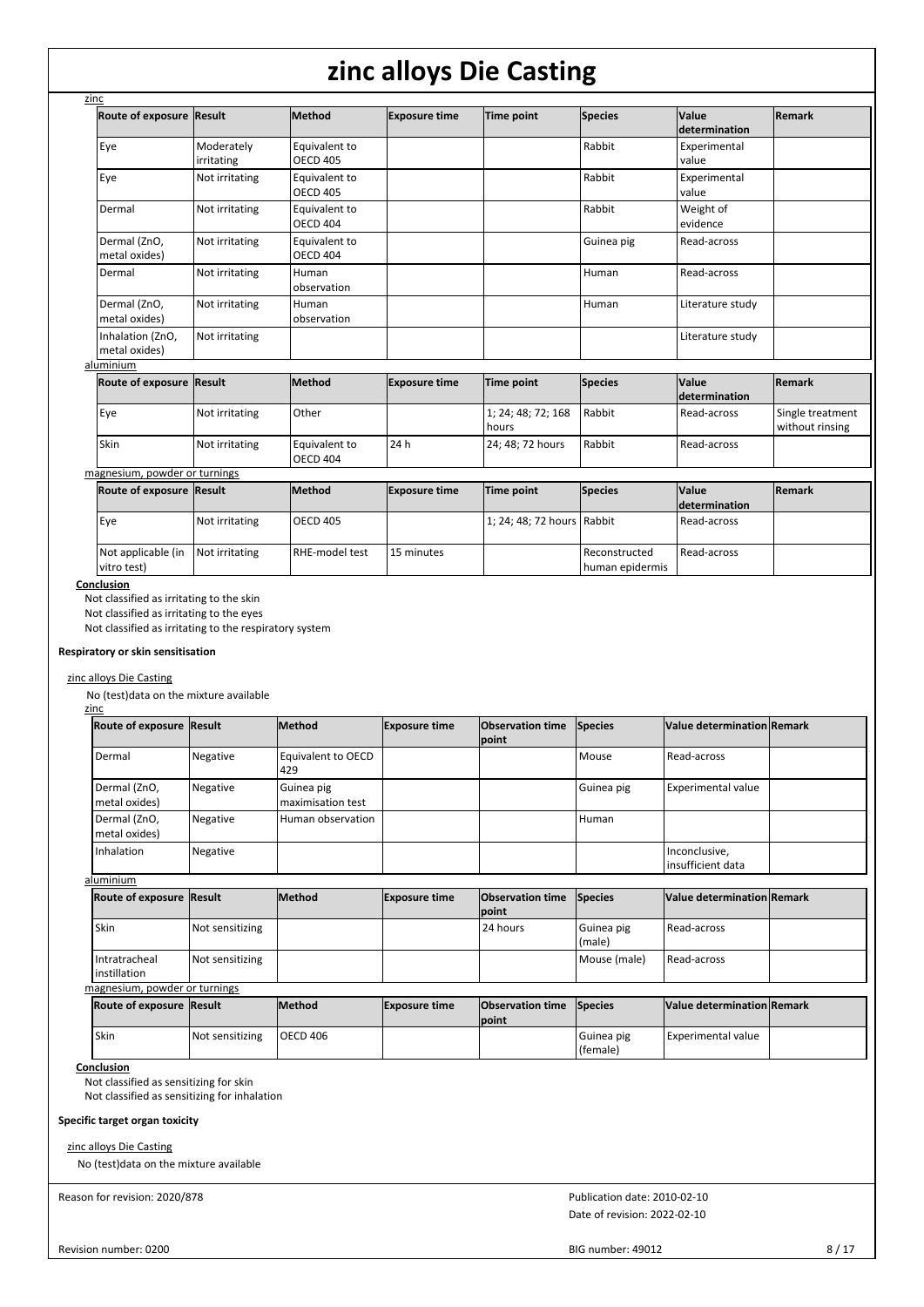| <b>Route of exposure</b>          | <b>Parameter Method</b> |                                  | <b>Value</b>                              | Organ   | <b>Effect</b>                             | <b>Exposure time</b>                    | <b>Species</b>           | Value<br>determination  |
|-----------------------------------|-------------------------|----------------------------------|-------------------------------------------|---------|-------------------------------------------|-----------------------------------------|--------------------------|-------------------------|
| Oral                              | <b>NOAEL</b>            | Equivalent to<br><b>OECD 408</b> | $13.3 \text{ mg/kg}$<br>bw/day            | Blood   | No effect                                 | 90 weeks (daily, 5<br>days / week)      | Rat (male /<br>female)   | Read-across             |
| Oral                              | <b>NOAEL</b>            | Human<br>observation<br>study    | 50 mg/kg<br>bw/day                        |         | No effect                                 |                                         | Human (male /<br>female) | Weight of<br>evidence   |
| Inhalation (ZnO,<br>metal oxides) | <b>NOAEL</b>            | Equivalent to<br><b>OECD 409</b> | 2.7 mg/ $m3$                              | Lungs   | No effect                                 | $5 \text{ day}(s)$                      | Guinea pig               | Experimental<br>value   |
| Inhalation (ZnO,<br>metal oxides) |                         | Human<br>observation             |                                           | General | No effect                                 |                                         | Human                    | Literature study        |
| aluminium                         |                         |                                  |                                           |         |                                           |                                         |                          |                         |
| <b>Route of exposure</b>          | Parameter Method        |                                  | <b>Value</b>                              | Organ   | <b>Effect</b>                             | <b>Exposure time</b>                    | <b>Species</b>           | Value<br>determination  |
| Oral (stomach<br>tube)            | <b>NOAEL</b><br>(P/F1)  | <b>OECD 422</b>                  | 200 mg/kg<br>bw/day                       |         | No effect                                 | $28 \text{ day(s)} - 53 \text{ day(s)}$ | Rat (male /<br>female)   | Read-across             |
| Inhalation                        | <b>LOAEC</b>            | Equivalent to<br><b>OECD 413</b> | 50 mg/m <sup>3</sup> air                  |         | Lung tissue<br>affection/deg<br>eneration | 15 weeks (6h / day,<br>5 days / week)   | Rat                      | Experimental<br>value   |
| magnesium, powder or turnings     |                         |                                  |                                           |         |                                           |                                         |                          |                         |
| <b>Route of exposure</b>          | <b>Parameter Method</b> |                                  | <b>Value</b>                              | Organ   | <b>Effect</b>                             | <b>Exposure time</b>                    | <b>Species</b>           | Value<br>ldetermination |
| Oral (diet)                       | <b>NOAEL</b>            | Equivalent to<br><b>OECD 408</b> | 299 mg/kg<br>bw/day - 308<br>mg/kg bw/day |         | No effect                                 | $13$ week(s)                            | Rat (male /<br>female)   | Read-across             |
| Dermal                            |                         |                                  |                                           |         |                                           |                                         |                          | Data waiving            |
| Inhalation                        | <b>NOAEC</b>            |                                  |                                           |         | No effect                                 | 4 weeks (6h / day, 5<br>days / week)    | Rat (male)               | Read-across             |

#### **Conclusion**

Not classified for subchronic toxicity

#### **Mutagenicity (in vitro)**

#### zinc alloys Die Casting

No (test)data on the mixture available

The chronic toxicity of the component(s) relates only to the substance in finely divided state and/or in molten state

#### zinc

| <b>Result</b>                 | <b>Method</b>          | <b>Test substrate</b>    | <b>Effect</b> | Value determination       | Remark        |
|-------------------------------|------------------------|--------------------------|---------------|---------------------------|---------------|
| Negative                      | <b>OECD 471</b>        | Bacteria (S.typhimurium) |               | Read-across               |               |
| aluminium                     |                        |                          |               |                           |               |
| <b>Result</b>                 | <b>Method</b>          | Test substrate           | <b>Effect</b> | Value determination       | <b>Remark</b> |
| Negative with metabolic       | OECD 476               | Mouse (lymphoma L5178Y   |               | Read-across               |               |
| activation, negative          |                        | cells)                   |               |                           |               |
| without metabolic             |                        |                          |               |                           |               |
| activation                    |                        |                          |               |                           |               |
| magnesium, powder or turnings |                        |                          |               |                           |               |
| <b>Result</b>                 | <b>Method</b>          | <b>Test substrate</b>    | <b>Effect</b> | Value determination       | Remark        |
| Negative with metabolic       | Equivalent to OECD 476 | Mouse (lymphoma L5178Y   |               | <b>Experimental value</b> |               |
| activation, negative          |                        | cells)                   |               |                           |               |
| without metabolic             |                        |                          |               |                           |               |
| activation                    |                        |                          |               |                           |               |

#### **Mutagenicity (in vivo)**

#### zinc alloys Die Casting

No (test)data on the mixture available

The chronic toxicity of the component(s) relates only to the substance in finely divided state and/or in molten state

| zinc |  |
|------|--|
|      |  |

| Result                                                                                                                | <b>Method</b>      | <b>Exposure time</b> | Test substrate | <b>Organ</b> | Value determination |  |  |  |
|-----------------------------------------------------------------------------------------------------------------------|--------------------|----------------------|----------------|--------------|---------------------|--|--|--|
| Negative                                                                                                              | Equivalent to OECD |                      | l Rat          |              | Read-across         |  |  |  |
|                                                                                                                       | 474                |                      |                |              |                     |  |  |  |
| The chronic toxicity of the component(s) relates only to the substance in finely divided state and/or in molten state |                    |                      |                |              |                     |  |  |  |

aluminium

| Result   | <b>IMethod</b> | <b>Exposure time</b><br>: substrate |                           | Organ | Value<br>e determination |
|----------|----------------|-------------------------------------|---------------------------|-------|--------------------------|
| Negative | . A7A          |                                     | temale)<br>' Ra.<br>(male |       | Read-across              |

The chronic toxicity of the component(s) relates only to the substance in finely divided state and/or in molten state

#### **Conclusion**

Not classified for mutagenic or genotoxic toxicity

#### **Carcinogenicity**

Reason for revision: 2020/878

Date of revision: 2022-02-10 Publication date: 2010-02-10

Revision number: 0200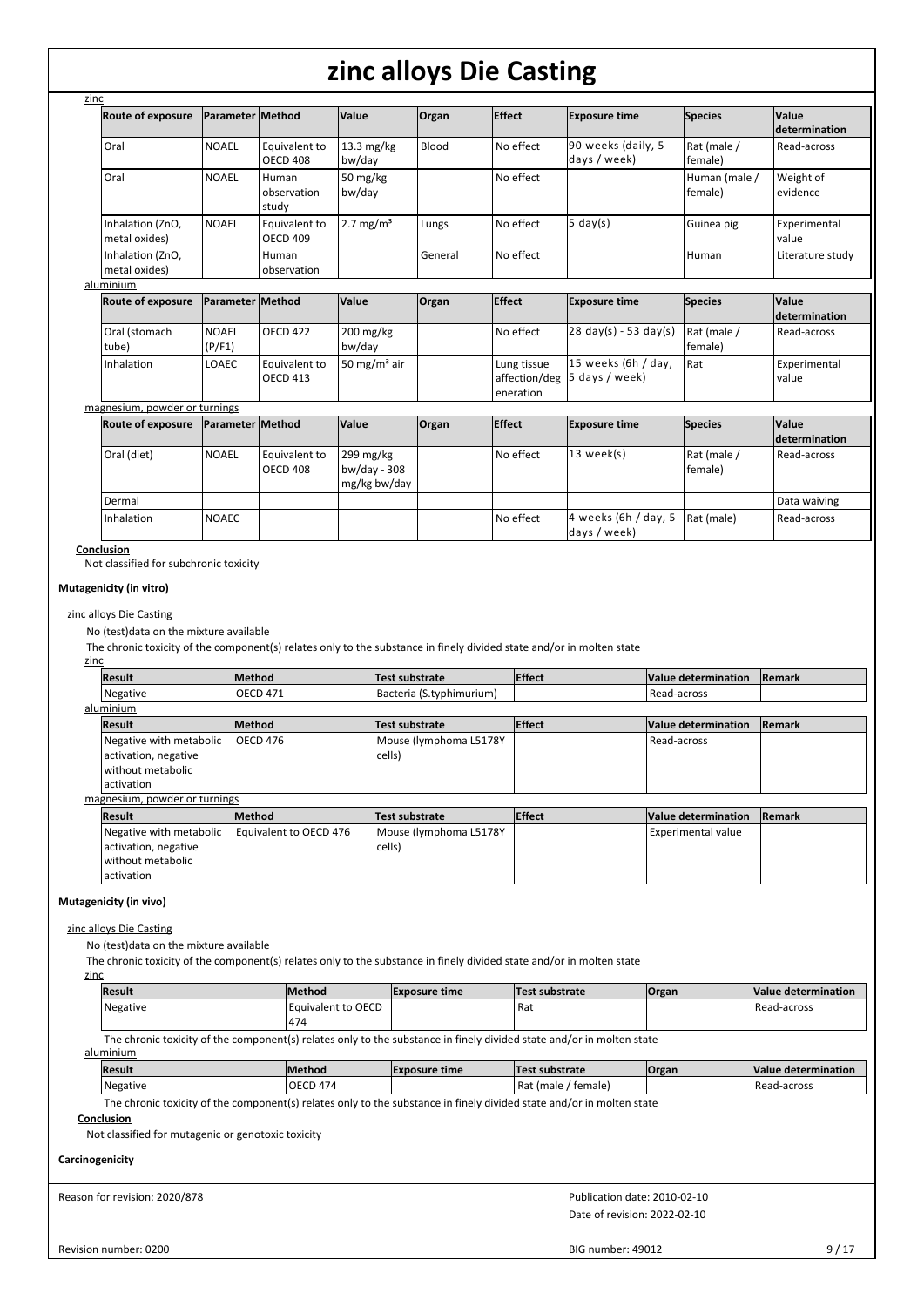#### zinc alloys Die Casting

No (test)data on the mixture available

The chronic toxicity of the component(s) relates only to the substance in finely divided state and/or in molten state

#### zinc

| <b>Route of</b><br>exposure | <b>Parameter</b> | <b>Method</b>                 | <b>Value</b> | <b>Exposure time</b>                | <b>Species</b> | <b>Effect</b>            | <b>Organ</b> | Value determination |
|-----------------------------|------------------|-------------------------------|--------------|-------------------------------------|----------------|--------------------------|--------------|---------------------|
| Oral                        |                  | Other                         |              | 51 weeks (daily, 5<br>days / week)  | l Rat          | No neoplastic<br>effects | General      | Literature study    |
| Oral                        |                  | Human<br>observation<br>study |              | 204 weeks (daily, 5<br>days / week) | l Human        | No neoplastic<br>effects | General      | Literature studv    |

The chronic toxicity of the component(s) relates only to the substance in finely divided state and/or in molten state

### aluminium

| <b>Route of</b><br>exposure | <b>IParameter</b> | <b>IMethod</b>                     | <b>Value</b> | <b>Exposure time</b>                                           | <b>Species</b> | <b>Effect</b>                     | Organ | Value determination  |
|-----------------------------|-------------------|------------------------------------|--------------|----------------------------------------------------------------|----------------|-----------------------------------|-------|----------------------|
| <b>Inhalation</b>           | LOAEC             | l Equivalent to<br><b>OECD 413</b> |              | $150 \text{ mg/m}^3$ air 15 weeks (6h / day,<br>5 days / week) |                | Histopathologica Lungs<br>changes |       | l Experimental value |

The chronic toxicity of the component(s) relates only to the substance in finely divided state and/or in molten state

#### magnesium, powder or turnings

| <b>Route of</b>  | <b>Parameter</b> | <b>Method</b>                  | <b>Value</b>              | <b>Exposure time</b> | <b>Species</b>            | <b>Effect</b>             | Organ | Value determination |  |
|------------------|------------------|--------------------------------|---------------------------|----------------------|---------------------------|---------------------------|-------|---------------------|--|
| <b>lexposure</b> |                  |                                |                           |                      |                           |                           |       |                     |  |
| Oral (diet)      | <b>NOAEL</b>     | Carcinogenic<br>toxicity study | > 2810<br>mg/kg<br>bw/day | 96 week(s)           | l Mouse (male<br> female) | No carcinogenic<br>effect |       | Read-across         |  |

#### **Conclusion**

Not classified for carcinogenicity

#### **Reproductive toxicity**

#### zinc alloys Die Casting

No (test)data on the mixture available

The chronic toxicity of the component(s) relates only to the substance in finely divided state and/or in molten state zinc

|                        | <b>IParameter</b> | <b>Method</b>                    | <b>Value</b>                                | <b>Exposure time</b>                                         | <b>Species</b>           | <b>Effect</b>                  | Organ | <b>Value</b><br><i>determination</i> |
|------------------------|-------------------|----------------------------------|---------------------------------------------|--------------------------------------------------------------|--------------------------|--------------------------------|-------|--------------------------------------|
| Developmental toxicity |                   | Human<br>observation             |                                             |                                                              | Human<br>(female)        | l No effect                    |       | <b>Experimental</b><br>l value       |
|                        | <b>NOAEL</b>      | Equivalent to<br><b>OECD 416</b> | $200 \frac{\text{mg}}{\text{kg}}$<br>bw/day | 1 days (gestation,<br>daily) - 18 days<br>(gestation, daily) | Rat (female)   No effect |                                |       | Weight of<br>evidence                |
| Effects on fertility   |                   | Human<br>observation             |                                             |                                                              | Human<br>(female)        | No adverse<br>systemic effects |       | <b>Experimental</b><br><b>value</b>  |
|                        | <b>NOAEL</b>      | Equivalent to<br><b>OECD 406</b> | $200 \text{ mg/kg}$<br>bw/day               |                                                              | Rat (male /<br>female)   | l No effect                    |       | Weight of<br>l evidence              |

The chronic toxicity of the component(s) relates only to the substance in finely divided state and/or in molten state aluminium

|                        | <b>Parameter</b> | <b>Method</b>                    | <b>Value</b>              | <b>Exposure time</b> | <b>Species</b>         | <b>Effect</b> | <b>Organ</b> | <b>Value</b>         |
|------------------------|------------------|----------------------------------|---------------------------|----------------------|------------------------|---------------|--------------|----------------------|
|                        |                  |                                  |                           |                      |                        |               |              | <b>determination</b> |
| Developmental toxicity | l NOAEL          | Equivalent to<br><b>OECD 414</b> | $266$ mg/kg<br>bw/day     | $10 \text{ day(s)}$  | Rat                    | l No effect.  |              | Read-across          |
| Maternal toxicity      | <b>NOAEL</b>     | Other                            | 3225 mg/kg<br>bw/day      | $385 \text{ day(s)}$ | Rat (female) No effect |               |              | l Read-across        |
| Effects on fertility   | NOAEL (P/F1)     | <b>OECD 422</b>                  | $1000$ mg/kg<br><b>bw</b> | 28 day(s) - 53 day   | Rat (male<br>female)   | l No effect   |              | Read-across          |

The chronic toxicity of the component(s) relates only to the substance in finely divided state and/or in molten state

magnesium, powder or turnings

|                                                 | <b>Parameter</b> | <b>Method</b>                              | <b>Value</b>                       | <b>Exposure time</b> | <b>Species</b>         | <b>Effect</b> | Organ | <b>Value</b><br><b>determination</b> |
|-------------------------------------------------|------------------|--------------------------------------------|------------------------------------|----------------------|------------------------|---------------|-------|--------------------------------------|
| Developmental toxicity<br>(Oral (stomach tube)) | <b>NOAEL</b>     | Developmenta<br>I toxicity study bw/day    | $>800$ mg/kg                       | 10 days $(1x / day)$ | <b>Rat</b>             | l No effect   |       | Read-across                          |
| Maternal toxicity (Oral<br>(stomach tube))      | <b>NOAEL</b>     | Developmenta 800 mg/kg<br>I toxicity study | bw/day -<br>$1000$ mg/kg<br>bw/day | 10 days $(1x / day)$ | <b>Rat</b>             | No effect     |       | Read-across                          |
| Effects on fertility (Oral<br>(diet))           | Dose level       |                                            | 92.87 mg/kg<br>bw/day              |                      | Rat (male /<br>female) | l No effect   |       | Read-across                          |

**Conclusion**

Not classified for reprotoxic or developmental toxicity

#### **Toxicity other effects**

Reason for revision: 2020/878

Date of revision: 2022-02-10 Publication date: 2010-02-10

Revision number: 0200

BIG number: 49012 10 / 17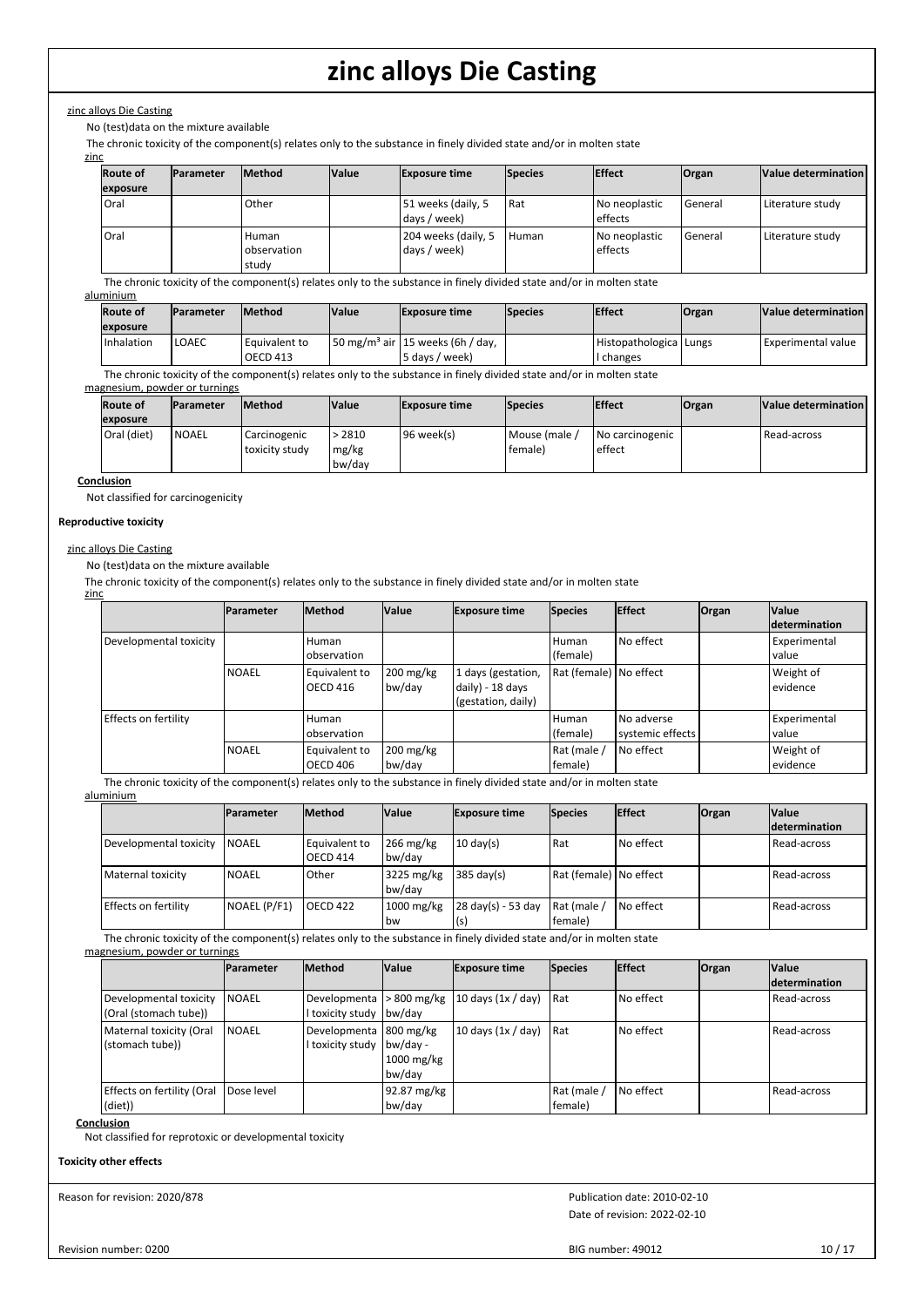zinc alloys Die Casting

No (test)data on the mixture available

**Chronic effects from short and long-term exposure**

zinc alloys Die Casting No effects known.

## **11.2. Information on other hazards**

No evidence of endocrine disrupting properties

# SECTION 12: Ecological information

### **12.1. Toxicity**

zinc alloys Die Casting

No (test)data on the mixture available

| zinc                                       | Parameter   | Method                                    | Value                          | <b>Duration</b>     | <b>Species</b>                      | Test design                | Fresh/salt<br>water      | <b>Value determination</b> |
|--------------------------------------------|-------------|-------------------------------------------|--------------------------------|---------------------|-------------------------------------|----------------------------|--------------------------|----------------------------|
| Acute toxicity fishes                      | <b>LC50</b> | <b>ASTM</b>                               | $0.169$ mg/l                   | 96 h                | Oncorhynchus<br>mykiss              | Static<br>system           | Fresh water              | Read-across                |
|                                            | LC50        | Other                                     | $0.330$ mg/l -<br>0.780 mg/l   | 96 h                | Pimephales<br>promelas              | Static<br>system           |                          | Read-across                |
| Acute toxicity crustacea                   | <b>EC50</b> | US EPA                                    | $0.413$ mg/l                   | 48 h                | Ceriodaphnia<br>dubia               | Static<br>system           | Fresh water              | Experimental value         |
|                                            | <b>EC50</b> | Equivalent to<br><b>OECD 202</b>          | $0.530$ mg/l                   | 48 h                | Daphnia magna                       | Static<br>system           | Fresh water              | Read-across                |
|                                            | <b>EC50</b> | Other                                     | $0.095$ mg/l -<br>$0.530$ mg/l | 48 h                | Ceriodaphnia<br>dubia               | Static<br>system           | Fresh water              | Read-across                |
|                                            | <b>NOEC</b> | Other                                     | $201$ mg/kg<br>sediment dw     | $35$ day(s)         | Gammarus pulex Semi-static          | system                     | Fresh water              | Read-across                |
| Toxicity algae and other<br>aquatic plants | IC50        | <b>OECD 201</b>                           | $0.136$ mg/l                   | 72 h                | Pseudokirchneri<br>ella subcapitata | Static<br>system           | Fresh water              | <b>Experimental value</b>  |
|                                            | EC10        | Other                                     | $0.0077$ mg/l                  | 7 day(s)            | Ceramium<br>tenuicore               | Static<br>system           | Salt water               | <b>Experimental value</b>  |
|                                            | EC10        | Other                                     | 0.6708 mg/l                    | $10 \text{ day}(s)$ | Algae                               | Flow-<br>through<br>system | Salt water               | Read-across                |
| Acute toxicity other aquatic<br>organisms  | <b>NOEC</b> | ASTM                                      | 1135 mg/kg<br>sediment dw      | $28 \text{ day}(s)$ | Tubifex tubifex                     | Flow-<br>through<br>system | Fresh water              | Read-across                |
|                                            | <b>NOEC</b> | Other                                     | $0.400$ mg/l                   | 10 week(s)          | Dreissena<br>polymorpha             | Static<br>system           | Fresh water              | Read-across                |
| Long-term toxicity fish                    | <b>NOEC</b> | Other                                     | $0.440$ mg/l                   | $72 \text{ day}(s)$ | Oncorhynchus<br>mykiss              | Flow-<br>through<br>system | Fresh water              | Read-across                |
|                                            | <b>NOEC</b> | Other                                     | 0.530 mg/l                     | 36 month(s)         | Salvelinus<br>fontinalis            | Flow-<br>through<br>system | Fresh water              | Read-across                |
|                                            | <b>NOEC</b> | Other                                     | $0.025$ mg/l                   | $27 \text{ day}(s)$ | Clupea harengus                     | Semi-static<br>system      | Salt water               | Read-across                |
| Long-term toxicity aquatic<br>crustacea    | <b>NOEC</b> | Other                                     | $0.037$ mg/l                   | 3 week(s)           | Daphnia magna                       | Semi-static<br>system      | Fresh water              | Read-across                |
|                                            | <b>NOEC</b> | US EPA                                    | $0.0056$ mg/l                  | $24 \text{ day}(s)$ | Invertebrata                        | Semi-static<br>system      | Salt water               | Read-across                |
| Toxicity aquatic micro-<br>organisms       | <b>EC50</b> | Equivalent to 5.2 mg/l<br><b>OECD 209</b> |                                | 3 <sub>h</sub>      |                                     | Static<br>system           | Fresh water              | Read-across                |
|                                            | Parameter   | <b>Method</b>                             |                                | Value               | <b>Duration</b>                     |                            | <b>Species</b>           | <b>Value determination</b> |
| Toxicity soil macro-organisms              | <b>NOEC</b> | Other                                     |                                | 1634 mg/kg soil dw  | $42 \text{ day}(s)$                 |                            | Lumbricus terrestris     | Read-across                |
|                                            | EC10        | <b>OECD 220</b>                           |                                | 35.7 mg/kg soil dw  | $42 \text{ day}(s)$                 |                            | Enchytraeus albidus      | Read-across                |
| Toxicity soil micro-organisms              | <b>NOEC</b> | Other                                     |                                | 17 mg/kg soil dw    | 12 week(s)                          |                            | Soil micro-<br>organisms | Read-across                |
|                                            | EC10        | Other                                     |                                | 2623 mg/kg soil dw  | 6 week(s)                           |                            | Soil micro-<br>organisms | Read-across                |
| Toxicity terrestrial plants                | EC10        | OECD 208                                  |                                | 5855 mg/kg soil dw  | $21$ day(s)                         |                            | Triticum aestivum        | Read-across                |
|                                            | <b>NOEC</b> | <b>OECD 208</b>                           |                                | 32 mg/kg soil dw    | $25 \text{ day}(s)$                 |                            | Triticum pratense        | Read-across                |
| Toxicity birds                             | <b>NOEC</b> | Other                                     |                                | $> 150$ mg/kg bw    | $28 \text{ day}(s)$                 |                            | Anas<br>plathyrhynchos   | <b>Experimental value</b>  |

Reason for revision: 2020/878

Publication date: 2010-02-10

Date of revision: 2022-02-10

Revision number: 0200

BIG number: 49012 11 / 17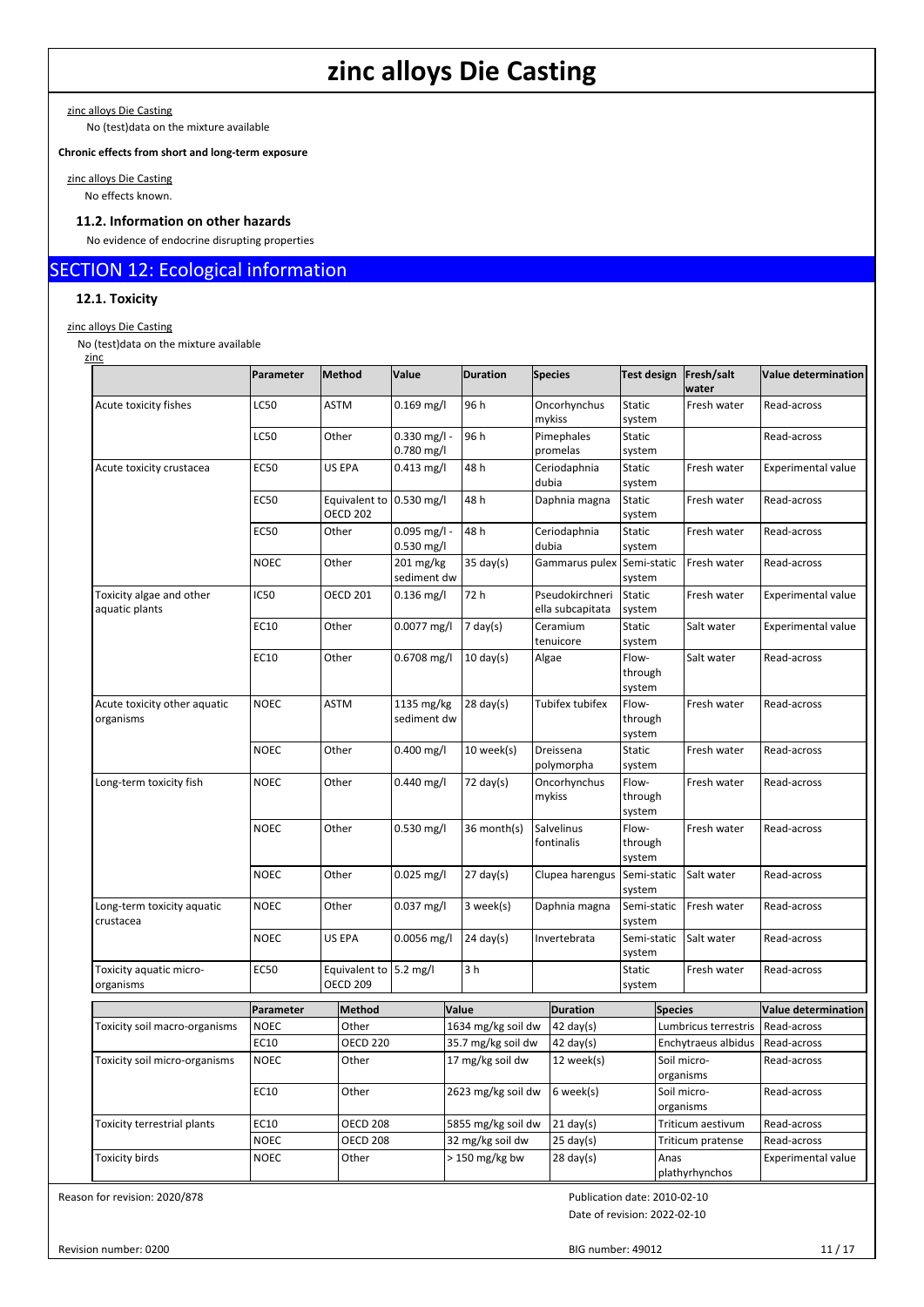|                                            | <b>Parameter</b> | <b>Method</b>           | Value                      | <b>Duration</b>     | <b>Species</b>                      | Test design             | Fresh/salt<br>water | Value determination                 |
|--------------------------------------------|------------------|-------------------------|----------------------------|---------------------|-------------------------------------|-------------------------|---------------------|-------------------------------------|
| Acute toxicity fishes                      | LC50             | <b>ASTM E729-</b><br>96 | > 218.64<br>mg/l           | 96 h                | Pimephales<br>promelas              | Semi-static<br>system   | Fresh water         | Weight of evidence;<br>GLP          |
| Acute toxicity crustacea                   | LC50             | US EPA                  | $0.72$ mg/l -<br>99.6 mg/l | 48 h                | Ceriodaphnia<br>dubia               | Semi-static<br>system   | Fresh water         | Weight of evidence;<br>GLP          |
| Toxicity algae and other<br>aquatic plants | ErC50            | <b>OECD 201</b>         | $1.05$ mg/l                | 72 h                | Pseudokirchneri<br>ella subcapitata | Static<br>system        | Fresh water         | Weight of evidence;<br>GLP          |
|                                            | <b>NOEC</b>      | <b>OECD 201</b>         | $0.28$ mg/l                | 72 h                | Pseudokirchneri<br>ella subcapitata | <b>Static</b><br>system | Fresh water         | Weight of evidence;<br>GLP          |
| Long-term toxicity fish                    | <b>NOEC</b>      | US EPA                  | 56.48 mg/l                 | $7 \text{ day}(s)$  | Pimephales<br>promelas              | Semi-static<br>system   | Fresh water         | Weight of evidence;<br>GLP          |
| Long-term toxicity aquatic<br>crustacea    | <b>NOEC</b>      | <b>OECD 211</b>         | $0.076$ mg/l               | $21 \text{ day}(s)$ | Daphnia magna                       | Semi-static<br>system   | Fresh water         | Weight of evidence;<br>Reproduction |
| Toxicity aquatic micro-<br>organisms       |                  |                         |                            |                     |                                     |                         |                     | Data waiving                        |
|                                            | <b>Parameter</b> | <b>Method</b>           |                            | Value               | <b>Duration</b>                     | <b>Species</b>          |                     | Value determination                 |
| Toxicity soil micro-organisms              |                  |                         |                            |                     |                                     |                         |                     | Data waiving                        |
| Toxicity terrestrial plants                |                  |                         |                            |                     |                                     |                         |                     | Data waiving                        |
| Toxicity birds                             |                  |                         |                            |                     |                                     |                         |                     | Data waiving                        |

copper

|                                            | Parameter        | <b>Method</b>                                 | Value                                   | <b>Duration</b> | <b>Species</b>             | Test design                | Fresh/salt<br>lwater | Value determination                      |
|--------------------------------------------|------------------|-----------------------------------------------|-----------------------------------------|-----------------|----------------------------|----------------------------|----------------------|------------------------------------------|
| Acute toxicity fishes                      | <b>LC50</b>      |                                               | $38.4 \,\mu g/l -$<br>$256.2 \,\mu g/l$ | 96 h            | Pimephales<br>promelas     | Flow-<br>through<br>system | Fresh water          | Read-across                              |
| Acute toxicity crustacea                   | <b>EC50</b>      | US EPA                                        | $3.8 \mu g/l -$<br>$118.5 \,\mu g/l$    | 48h             | Daphnia magna              | <b>Static</b><br>system    | Fresh water          | Weight of evidence                       |
| Toxicity algae and other<br>aquatic plants | <b>NOEC</b>      | ISO 10253                                     | $7.54 \mu g/l$                          | 72 h            | Skeletonema<br>costatum    | <b>Static</b><br>system    | Salt water           | Weight of evidence;<br>GLP               |
| Long-term toxicity fish                    | <b>NOEC</b>      | Equivalent to $16 \mu g/l$<br><b>OECD 210</b> |                                         | 78 day(s)       | Oncorhynchus<br>mykiss     | Flow-<br>through<br>system | Fresh water          | Weight of evidence;<br>Growth rate       |
| Long-term toxicity aquatic<br>crustacea    | <b>NOEC</b>      |                                               | 4 μg/l                                  | $7$ day(s)      | Ceriodaphnia sp.           | Semi-static<br>system      | Fresh water          | Weight of evidence                       |
| magnesium, powder or turnings              |                  |                                               |                                         |                 |                            |                            |                      |                                          |
|                                            | <b>Parameter</b> | Method                                        | Value                                   | <b>Duration</b> | <b>Species</b>             | Test design                | Fresh/salt<br>lwater | Value determination                      |
| Acute toxicity fishes                      | <b>LC50</b>      | US EPA                                        | 541 mg/l                                | 96h             | Pimephales<br>promelas     | Static<br>system           | Fresh water          | Read-across                              |
| Acute toxicity crustacea                   | <b>LC50</b>      |                                               | 140 mg/l -<br>322 mg/l                  | 48h             | Daphnia magna              | <b>Static</b><br>system    | Fresh water          | Read-across:<br>Nominal<br>concentration |
| Toxicity algae and other<br>aquatic plants | ErC50            | <b>OECD 201</b>                               | $>12$ mg/l                              | 72 h            | Desmodesmus<br>subspicatus | Static<br>system           | Fresh water          | Read-across; GLP                         |
| Long-term toxicity fish                    |                  |                                               |                                         |                 |                            |                            |                      | Data waiving                             |
| Toxicity aquatic micro-<br>organisms       | EC10             | <b>OECD 209</b>                               | $>108$ mg/l                             | 3 <sub>h</sub>  | Activated sludge           | Static<br>system           | Fresh water          | Read-across; GLP                         |

**Conclusion**

Not classified as dangerous for the environment according to the criteria of Regulation (EC) No 1272/2008

### **12.2. Persistence and degradability**

aluminium

**Biodegradation water**

| Method                     | Value        | Duration | Value determination |
|----------------------------|--------------|----------|---------------------|
|                            |              |          | Data waiving        |
| <b>Biodegradation soil</b> |              |          |                     |
| Method                     | <b>Value</b> | Duration | Value determination |
|                            |              |          | Data waiving        |

Reason for revision: 2020/878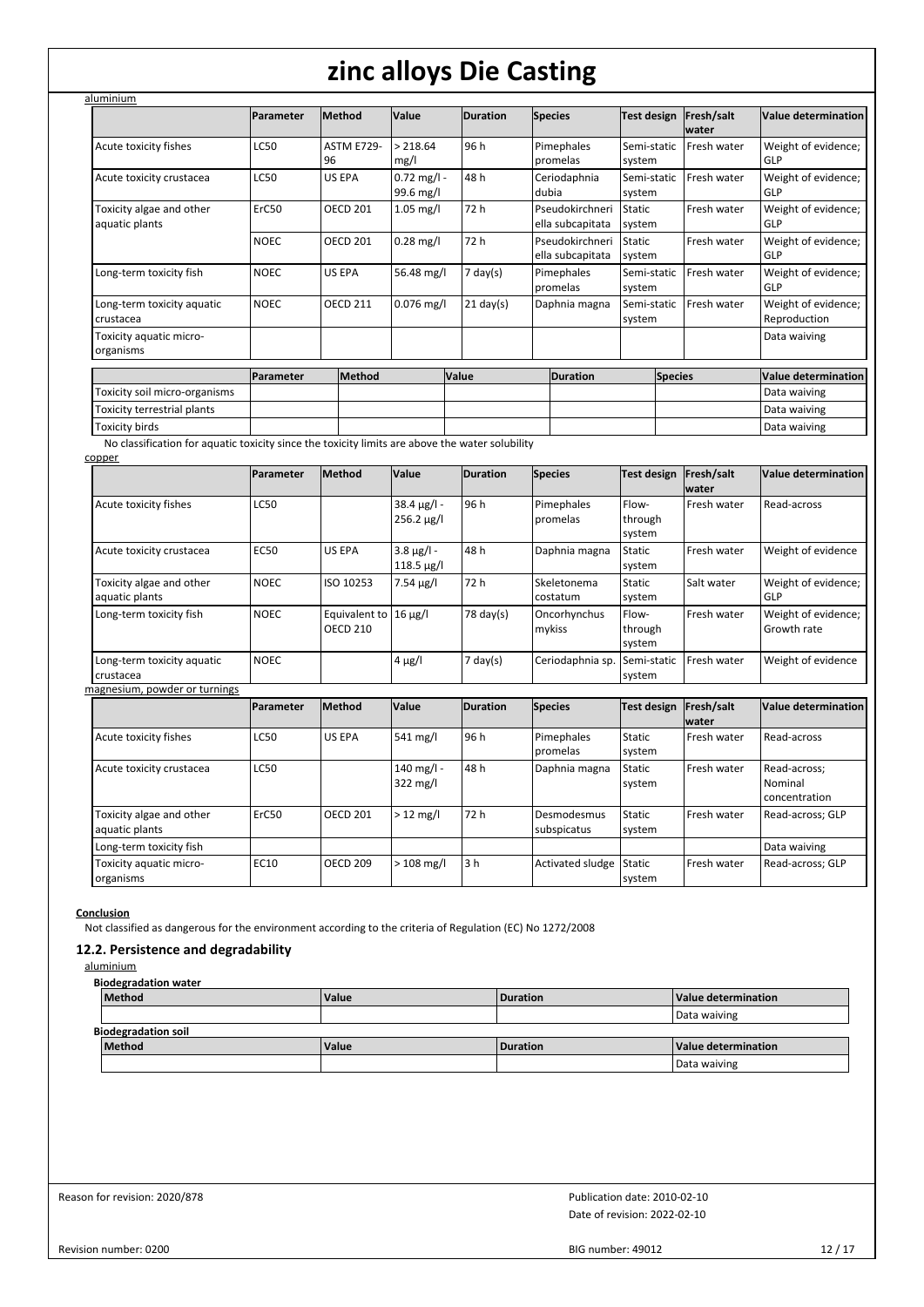| copper                                                                                                                                                                                                                                                                                                                                                   |               |                          |                                                                                                                    |                 |                                                                                                                            |                            |
|----------------------------------------------------------------------------------------------------------------------------------------------------------------------------------------------------------------------------------------------------------------------------------------------------------------------------------------------------------|---------------|--------------------------|--------------------------------------------------------------------------------------------------------------------|-----------------|----------------------------------------------------------------------------------------------------------------------------|----------------------------|
| <b>Biodegradation water</b>                                                                                                                                                                                                                                                                                                                              |               |                          |                                                                                                                    |                 |                                                                                                                            |                            |
| <b>Method</b>                                                                                                                                                                                                                                                                                                                                            |               | Value                    |                                                                                                                    | <b>Duration</b> |                                                                                                                            | <b>Value determination</b> |
|                                                                                                                                                                                                                                                                                                                                                          |               |                          |                                                                                                                    |                 |                                                                                                                            | Data waiving               |
| Phototransformation air (DT50 air)<br>Method                                                                                                                                                                                                                                                                                                             |               | Value                    |                                                                                                                    |                 | <b>Conc. OH-radicals</b>                                                                                                   | <b>Value determination</b> |
|                                                                                                                                                                                                                                                                                                                                                          |               |                          |                                                                                                                    |                 |                                                                                                                            | Data waiving               |
| <b>Biodegradation soil</b>                                                                                                                                                                                                                                                                                                                               |               |                          |                                                                                                                    |                 |                                                                                                                            |                            |
| <b>Method</b>                                                                                                                                                                                                                                                                                                                                            |               | Value                    |                                                                                                                    | <b>Duration</b> |                                                                                                                            | <b>Value determination</b> |
|                                                                                                                                                                                                                                                                                                                                                          |               |                          |                                                                                                                    |                 |                                                                                                                            | Data waiving               |
| Half-life water (t1/2 water)                                                                                                                                                                                                                                                                                                                             |               |                          |                                                                                                                    |                 |                                                                                                                            |                            |
| Method                                                                                                                                                                                                                                                                                                                                                   |               | Value                    |                                                                                                                    | Primary         | degradation/mineralisation                                                                                                 | <b>Value determination</b> |
|                                                                                                                                                                                                                                                                                                                                                          |               |                          |                                                                                                                    |                 |                                                                                                                            | Data waiving               |
| Conclusion<br>Water<br>Biodegradability: not applicable<br>12.3. Bioaccumulative potential<br>zinc alloys Die Casting                                                                                                                                                                                                                                    |               |                          |                                                                                                                    |                 |                                                                                                                            |                            |
| Log Kow<br>Method                                                                                                                                                                                                                                                                                                                                        | Remark        |                          | Value                                                                                                              |                 | <b>Temperature</b>                                                                                                         | <b>Value determination</b> |
|                                                                                                                                                                                                                                                                                                                                                          |               | Not applicable (mixture) |                                                                                                                    |                 |                                                                                                                            |                            |
| zinc<br><b>BCF fishes</b><br>Parameter                                                                                                                                                                                                                                                                                                                   | Method        | Value<br>Not applicable  | <b>Duration</b>                                                                                                    | <b>Species</b>  |                                                                                                                            | <b>Value determination</b> |
| <b>BCF</b> other aquatic organisms                                                                                                                                                                                                                                                                                                                       |               |                          |                                                                                                                    |                 |                                                                                                                            |                            |
| Parameter                                                                                                                                                                                                                                                                                                                                                | Method        | Value<br>Not applicable  | <b>Duration</b>                                                                                                    | <b>Species</b>  |                                                                                                                            | Value determination        |
| Log Kow                                                                                                                                                                                                                                                                                                                                                  |               |                          |                                                                                                                    |                 |                                                                                                                            |                            |
| Method                                                                                                                                                                                                                                                                                                                                                   | <b>Remark</b> |                          | Value                                                                                                              |                 | <b>Temperature</b>                                                                                                         | <b>Value determination</b> |
|                                                                                                                                                                                                                                                                                                                                                          |               | Not applicable           |                                                                                                                    |                 |                                                                                                                            |                            |
| aluminium                                                                                                                                                                                                                                                                                                                                                |               |                          |                                                                                                                    |                 |                                                                                                                            |                            |
| Log Kow                                                                                                                                                                                                                                                                                                                                                  |               |                          |                                                                                                                    |                 |                                                                                                                            |                            |
| Method                                                                                                                                                                                                                                                                                                                                                   | Remark        | No data available        | Value                                                                                                              |                 | <b>Temperature</b>                                                                                                         | <b>Value determination</b> |
| copper                                                                                                                                                                                                                                                                                                                                                   |               |                          |                                                                                                                    |                 |                                                                                                                            |                            |
| Log Kow                                                                                                                                                                                                                                                                                                                                                  |               |                          |                                                                                                                    |                 |                                                                                                                            |                            |
| Method                                                                                                                                                                                                                                                                                                                                                   | Remark        |                          | Value                                                                                                              |                 | Temperature                                                                                                                | <b>Value determination</b> |
| magnesium, powder or turnings                                                                                                                                                                                                                                                                                                                            |               | No data available        |                                                                                                                    |                 |                                                                                                                            |                            |
| <b>BCF fishes</b>                                                                                                                                                                                                                                                                                                                                        |               |                          |                                                                                                                    |                 |                                                                                                                            |                            |
| Parameter                                                                                                                                                                                                                                                                                                                                                | Method        | Value                    | <b>Duration</b>                                                                                                    | <b>Species</b>  |                                                                                                                            | <b>Value determination</b> |
|                                                                                                                                                                                                                                                                                                                                                          |               |                          |                                                                                                                    |                 |                                                                                                                            | Data waiving               |
| Log Kow                                                                                                                                                                                                                                                                                                                                                  |               |                          |                                                                                                                    |                 |                                                                                                                            |                            |
| Method                                                                                                                                                                                                                                                                                                                                                   | Remark        |                          | Value                                                                                                              |                 | <b>Temperature</b>                                                                                                         | <b>Value determination</b> |
| Conclusion                                                                                                                                                                                                                                                                                                                                               |               | No data available        |                                                                                                                    |                 |                                                                                                                            |                            |
| Does not contain bioaccumulative component(s)<br>12.4. Mobility in soil<br>No (test) data on mobility of the component(s) available<br>12.5. Results of PBT and vPvB assessment<br>12.6. Endocrine disrupting properties<br>No evidence of endocrine disrupting properties<br>12.7. Other adverse effects<br>zinc alloys Die Casting<br>Greenhouse gases |               |                          | None of the known components is included in the list of fluorinated greenhouse gases (Regulation (EU) No 517/2014) |                 | The criteria of PBT and vPvB as listed in Annex XIII of Regulation (EC) No 1907/2006 do not apply to inorganic substances. |                            |
| Ozone-depleting potential (ODP)                                                                                                                                                                                                                                                                                                                          |               |                          | Not classified as dangerous for the ozone layer (Regulation (EC) No 1005/2009)                                     |                 |                                                                                                                            |                            |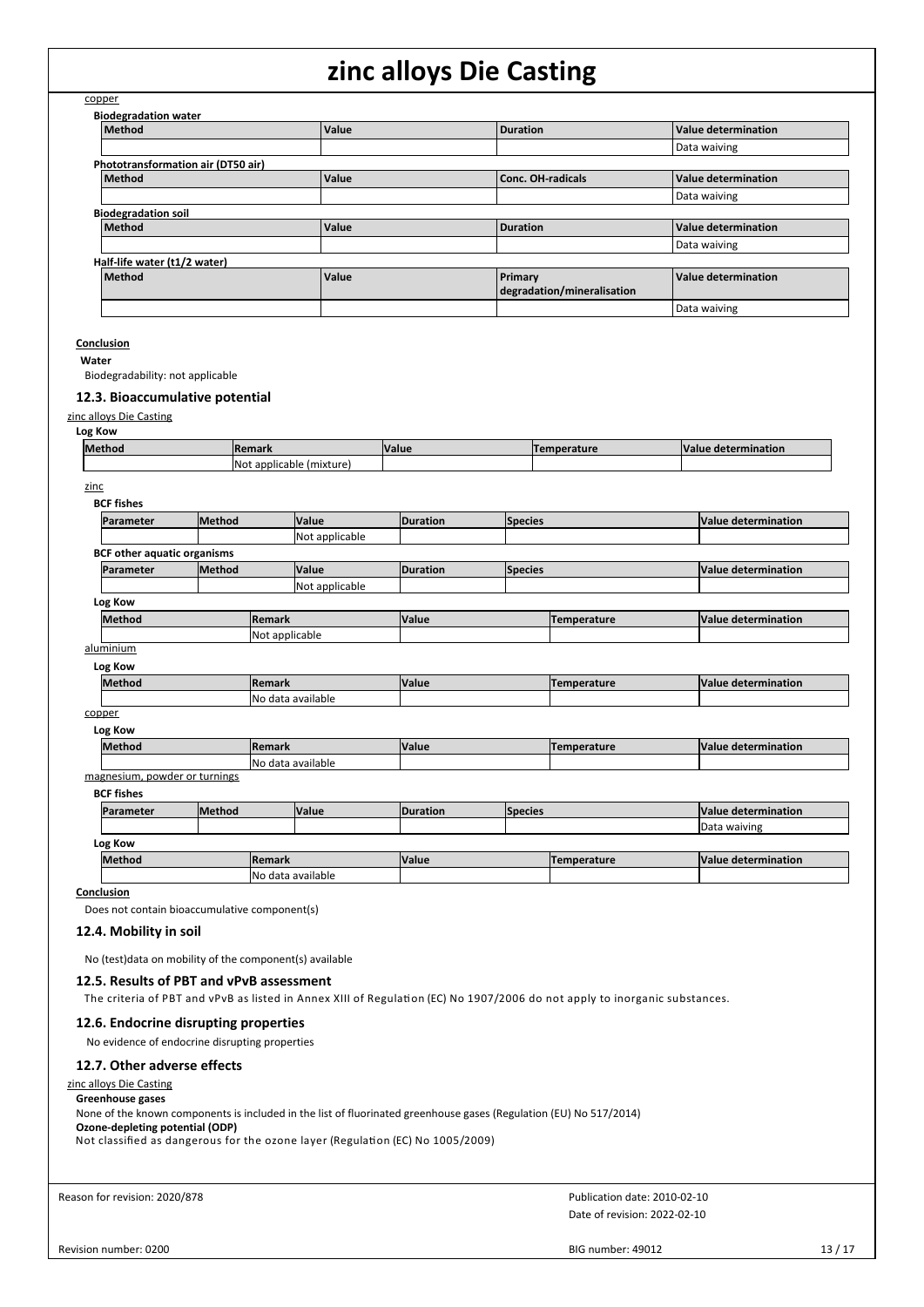## SECTION 13: Disposal considerations

The information in this section is a general description. If applicable and available, exposure scenarios are attached in annex. Always use the relevant exposure scenarios that correspond to your identified use.

#### **13.1. Waste treatment methods**

#### **13.1.1 Provisions relating to waste**

**European Union**

Can be considered as non hazardous waste according to Directive 2008/98/EC, as amended by Regulation (EU) No 1357/2014 and Regulation (EU) No 2017/997.

Waste material code (Directive 2008/98/EC, Decision 2000/0532/EC).

11 01 99 (wastes from chemical surface treatment and coating of metals and other materials (for example galvanic processes, zinc coating processes, pickling processes, etching, phosphating, alkaline degreasing, anodising): wastes not otherwise specified). Depending on branch of industry and production process, also other waste codes may be applicable.

#### **13.1.2 Disposal methods**

Remove waste in accordance with local and/or national regulations. Do not discharge into drains or the environment. Dispose of at authorized waste collection point.

**13.1.3 Packaging/Container**

No data available

# SECTION 14: Transport information

### **Road (ADR), Rail (RID), Inland waterways (ADN), Sea (IMDG/IMSBC), Air (ICAO-TI/IATA-DGR)**

| 14.1. UN number                                               |                |
|---------------------------------------------------------------|----------------|
| Transport                                                     | Not subject    |
| 14.2. UN proper shipping name                                 |                |
| 14.3. Transport hazard class(es)                              |                |
| Hazard identification number                                  |                |
| <b>Class</b>                                                  |                |
| Classification code                                           |                |
| 14.4. Packing group                                           |                |
| Packing group                                                 |                |
| Labels                                                        |                |
| 14.5. Environmental hazards                                   |                |
| Environmentally hazardous substance mark                      | no             |
| 14.6. Special precautions for user                            |                |
| Special provisions                                            |                |
| Limited quantities                                            |                |
| 14.7. Maritime transport in bulk according to IMO instruments |                |
| Annex II of MARPOL 73/78                                      | Not applicable |

## SECTION 15: Regulatory information

### **15.1. Safety, health and environmental regulations/legislation specific for the substance or mixture**

#### **European legislation:**

VOC content Directive 2010/75/EU

| <b>VOC content</b>                                         |                         |             | Remark                     |                                                                                                                   |  |
|------------------------------------------------------------|-------------------------|-------------|----------------------------|-------------------------------------------------------------------------------------------------------------------|--|
|                                                            |                         |             | Not applicable (inorganic) |                                                                                                                   |  |
| European drinking water standards (98/83/EC and 2020/2184) |                         |             |                            |                                                                                                                   |  |
| aluminium                                                  |                         |             |                            |                                                                                                                   |  |
| Parameter                                                  | <b>Parametric value</b> | <b>Note</b> |                            | Reference                                                                                                         |  |
| Aluminium                                                  | $200 \mu g/l$           |             |                            | Listed in Annex I, Part C, of Directive (EU) 2020/2184 on the<br>quality of water intended for human consumption. |  |
| copper                                                     |                         |             |                            |                                                                                                                   |  |
| Parameter                                                  | <b>Parametric value</b> | <b>Note</b> |                            | <b>Reference</b>                                                                                                  |  |
| Copper                                                     | $2 \text{ mg/l}$        |             |                            | Listed in Annex I, Part B, of Directive (EU) 2020/2184 on the                                                     |  |

REACH Annex XVII - Restriction

Contains component(s) subject to restrictions of Annex XVII of Regulation (EC) No 1907/2006: restrictions on the manufacture, placing on the market and use of certain dangerous substances, mixtures and articles.

|                               | Designation of the substance, of the group of<br>substances or of the mixture                                                                                                                                                                                                                                                                                                                                 | Conditions of restriction                                                                                                                                                                                                                                                                                                                                                                                                |
|-------------------------------|---------------------------------------------------------------------------------------------------------------------------------------------------------------------------------------------------------------------------------------------------------------------------------------------------------------------------------------------------------------------------------------------------------------|--------------------------------------------------------------------------------------------------------------------------------------------------------------------------------------------------------------------------------------------------------------------------------------------------------------------------------------------------------------------------------------------------------------------------|
| magnesium, powder or turnings | Substances classified as flammable gases<br>category 1 or 2, flammable liquids categories<br>1, 2 or 3, flammable solids category 1 or 2,<br>substances and mixtures which, in contact<br>with water, emit flammable gases, category 1,<br>2 or 3, pyrophoric liquids category 1 or<br>pyrophoric solids category 1, regardless of<br>whether they appear in Part 3 of Annex VI to<br>that Regulation or not. | 1. Shall not be used, as substance or as mixtures in aerosol dispensers where these aerosol<br>dispensers are intended for supply to the general public for entertainment and decorative<br>purposes such as the following:<br>- metallic glitter intended mainly for decoration,<br>- artificial snow and frost,<br>- "whoopee" cushions,<br>- silly string aerosols,<br>- imitation excrement,<br>- horns for parties, |

Reason for revision: 2020/878

Date of revision: 2022-02-10 Publication date: 2010-02-10

 $\overline{a}$  quality of water intended for human consumption.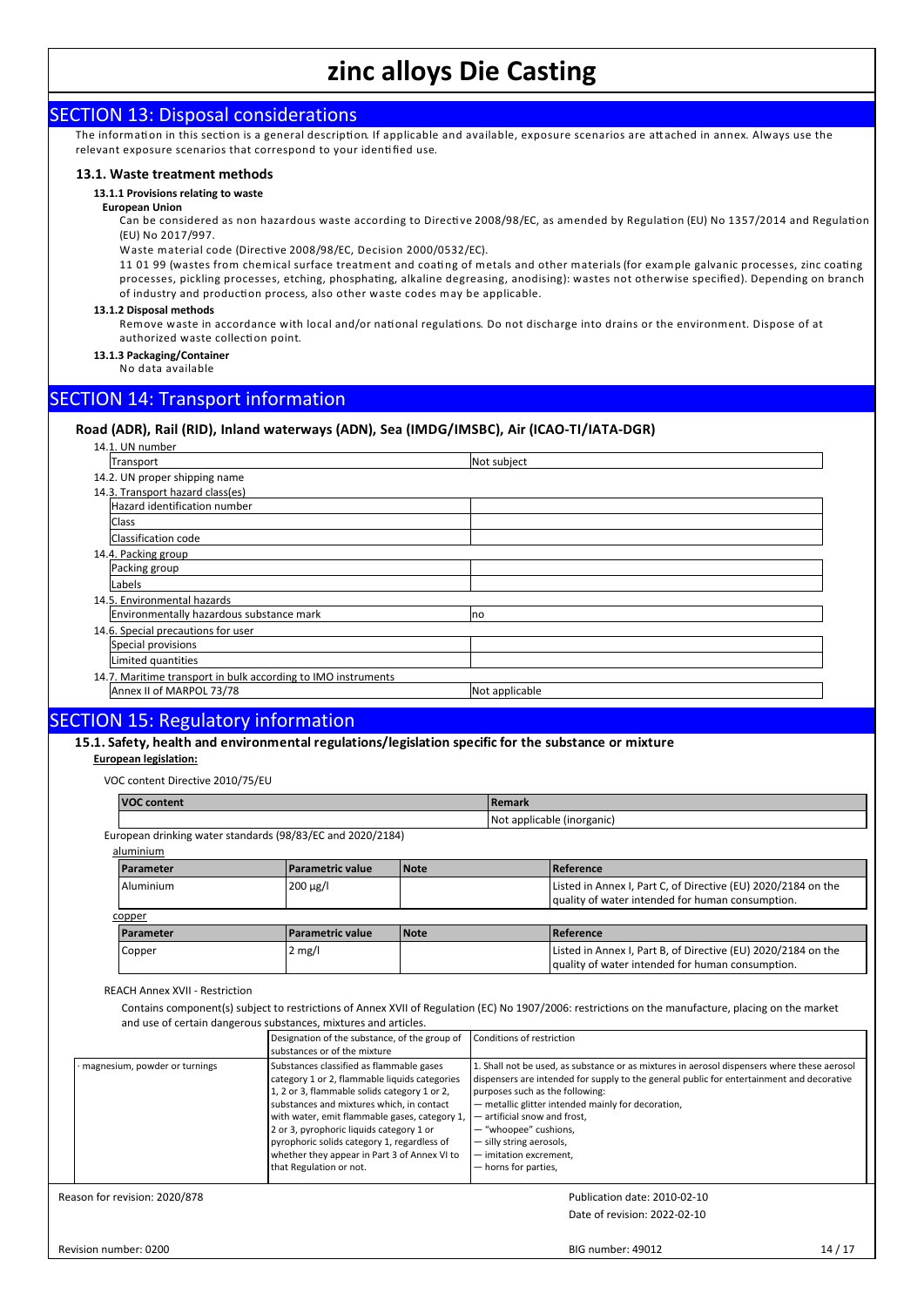|        |                                                                                                                                                                                                                                                                                                                                                                                                                                                                                                                                                                                                                                                                                                                                                                                                                                                                                                                                                                                                                                                                                                                                                                                                                                                                                                                                                                      | - decorative flakes and foams,                                                                                                                                                                                                                                                                                                                                                                                                                                                                                                                                                                                                                |
|--------|----------------------------------------------------------------------------------------------------------------------------------------------------------------------------------------------------------------------------------------------------------------------------------------------------------------------------------------------------------------------------------------------------------------------------------------------------------------------------------------------------------------------------------------------------------------------------------------------------------------------------------------------------------------------------------------------------------------------------------------------------------------------------------------------------------------------------------------------------------------------------------------------------------------------------------------------------------------------------------------------------------------------------------------------------------------------------------------------------------------------------------------------------------------------------------------------------------------------------------------------------------------------------------------------------------------------------------------------------------------------|-----------------------------------------------------------------------------------------------------------------------------------------------------------------------------------------------------------------------------------------------------------------------------------------------------------------------------------------------------------------------------------------------------------------------------------------------------------------------------------------------------------------------------------------------------------------------------------------------------------------------------------------------|
|        |                                                                                                                                                                                                                                                                                                                                                                                                                                                                                                                                                                                                                                                                                                                                                                                                                                                                                                                                                                                                                                                                                                                                                                                                                                                                                                                                                                      | - artificial cobwebs,<br>- stink bombs.<br>2. Without prejudice to the application of other Community provisions on the classification,<br>packaging and labelling of substances, suppliers shall ensure before the placing on the<br>market that the packaging of aerosol dispensers referred to above is marked visibly, legibly<br>and indelibly with:<br>"For professional users only".<br>3. By way of derogation, paragraphs 1 and 2 shall not apply to the aerosol dispensers<br>referred to Article 8 (1a) of Council Directive 75/324/EEC.<br>4. The aerosol dispensers referred to in paragraphs 1 and 2 shall not be placed on the |
|        |                                                                                                                                                                                                                                                                                                                                                                                                                                                                                                                                                                                                                                                                                                                                                                                                                                                                                                                                                                                                                                                                                                                                                                                                                                                                                                                                                                      | market unless they conform to the requirements indicated.<br>Mixtures for tattooing purposes are subject to the restrictions of Regulation (EU) 2020/2081                                                                                                                                                                                                                                                                                                                                                                                                                                                                                     |
| copper | Substances falling within one or more of the<br>following points:<br>(a) substances classified as any of the<br>following in Part 3 of Annex VI to Regulation<br>(EC) No 1272/2008:<br>- carcinogen category 1A, 1B or 2, or germ<br>cell mutagen category 1A, 1B or<br>2, but excluding any such substances classified<br>due to effects only following<br>exposure by inhalation<br>- reproductive toxicant category 1A, 1B or 2<br>but excluding any such substances classified<br>due to effects only following exposure by<br>inhalation<br>- skin sensitiser category 1, 1A or 1B<br>- skin corrosive category 1, 1A, 1B or 1C or<br>skin irritant category 2<br>- serious eye damage category 1 or eye<br>irritant category 2<br>(b) substances listed in Annex II to Regulation<br>(EC) No 1223/2009 of the European<br>Parliament and of the Council<br>(c) substances listed in Annex IV to Regulation<br>(EC) No 1223/2009 for which a condition is<br>specified in at least one of the columns g, h<br>and i of the table in that Annex (d) substances<br>listed in Appendix 13 to this Annex.<br>The ancillary requirements in paragraphs 7<br>and 8 of column 2 of this entry apply to all<br>mixtures for use for tattooing purposes,<br>whether or not they contain a substance<br>falling within points (a) to (d) of this column of<br>this entry. |                                                                                                                                                                                                                                                                                                                                                                                                                                                                                                                                                                                                                                               |
| zinc   | Substances falling within one or more of the<br>following points:<br>(a) substances classified as any of the<br>following in Part 3 of Annex VI to Regulation<br>(EC) No 1272/2008:<br>- carcinogen category 1A, 1B or 2, or germ<br>cell mutagen category 1A, 1B or<br>2, but excluding any such substances classified<br>due to effects only following<br>exposure by inhalation<br>- reproductive toxicant category 1A, 1B or 2<br>but excluding any such substances classified<br>due to effects only following exposure by<br>inhalation<br>- skin sensitiser category 1, 1A or 1B<br>- skin corrosive category 1, 1A, 1B or 1C or<br>skin irritant category 2<br>- serious eye damage category 1 or eye<br>irritant category 2<br>(b) substances listed in Annex II to Regulation<br>(EC) No 1223/2009 of the European<br>Parliament and of the Council<br>(c) substances listed in Annex IV to Regulation<br>(EC) No 1223/2009 for which a condition is<br>specified in at least one of the columns g, h<br>and i of the table in that Annex (d) substances<br>listed in Appendix 13 to this Annex.<br>The ancillary requirements in paragraphs 7<br>and 8 of column 2 of this entry apply to all<br>mixtures for use for tattooing purposes,<br>whether or not they contain a substance<br>falling within points (a) to (d) of this column of<br>this entry. | Mixtures for tattooing purposes are subject to the restrictions of Regulation (EU) 2020/2081                                                                                                                                                                                                                                                                                                                                                                                                                                                                                                                                                  |

**National legislation Belgium** zinc alloys Die Casting

Reason for revision: 2020/878

Date of revision: 2022-02-10 Publication date: 2010-02-10

BIG number: 49012 15 / 17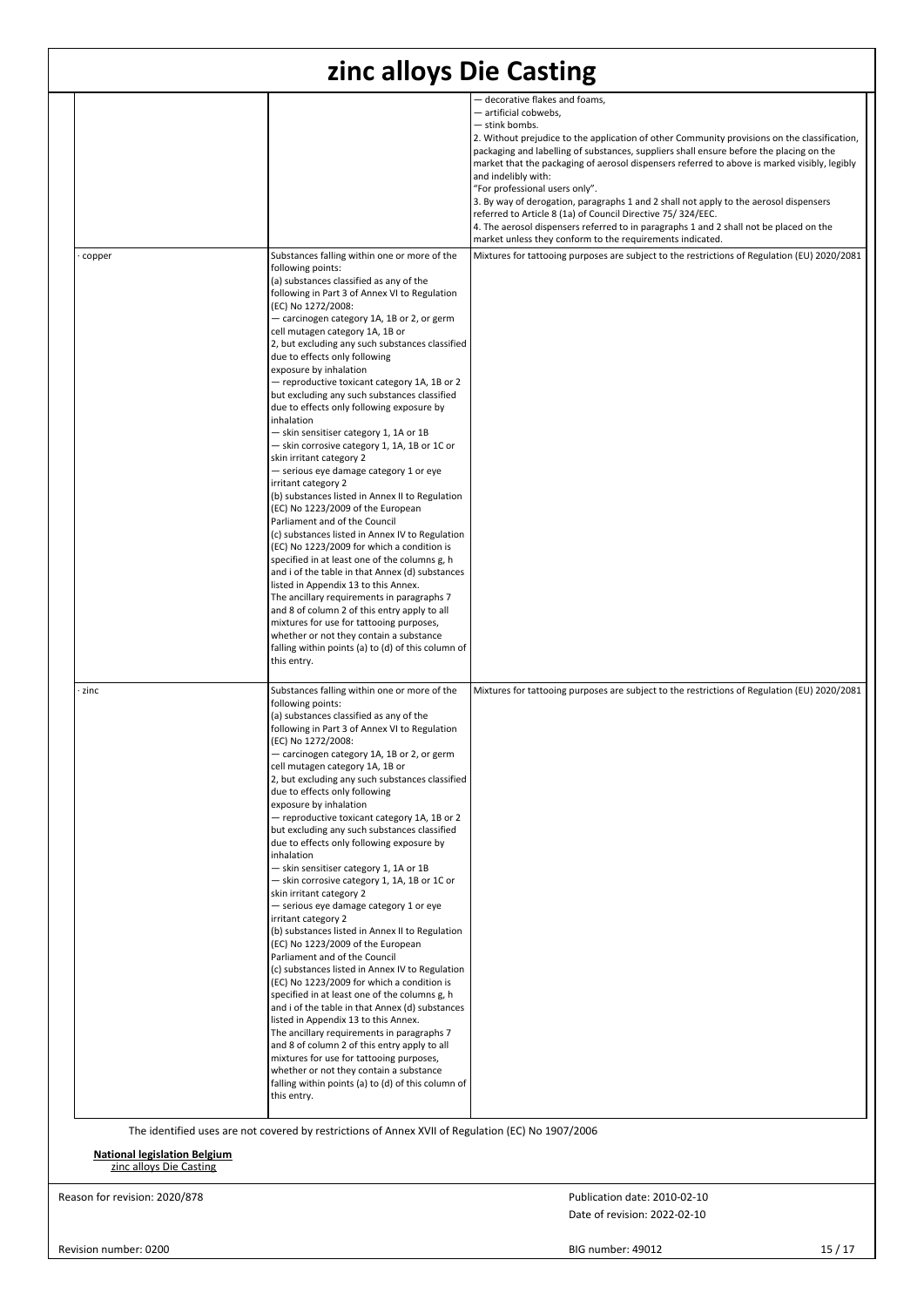No data available

#### **National legislation The Netherlands**

zinc alloys Die Casting

Waterbezwaarlijkheid B (4); Algemene Beoordelingsmethodiek (ABM)

#### **National legislation France**

zinc alloys Die Casting

No data available

# **National legislation Germany** zinc alloys Die Casting

|        | <b>Enterno your caseing</b>   |                                                                                                 |  |
|--------|-------------------------------|-------------------------------------------------------------------------------------------------|--|
|        | WGK                           | Inwg; Verordnung über Anlagen zum Umgang mit wassergefährdenden Stoffen (AwSV) - 18. April 2017 |  |
|        | aluminium                     |                                                                                                 |  |
|        | TA-Luft                       | 5.2.1                                                                                           |  |
| copper |                               |                                                                                                 |  |
|        | TA-Luft                       | 5.2.2/III                                                                                       |  |
|        | magnesium, powder or turnings |                                                                                                 |  |
|        | TA-Luft                       | 5.2.1                                                                                           |  |
|        |                               |                                                                                                 |  |

#### **National legislation Austria**

zinc alloys Die Casting

No data available

#### **National legislation United Kingdom**

zinc alloys Die Casting

No data available

#### **Other relevant data**

zinc alloys Die Casting No data available aluminium

TLV - Carcinogen Aluminium metal and insoluble compounds; A4

#### **15.2. Chemical safety assessment**

No chemical safety assessment has been conducted for the mixture.

zinc

A chemical safety assessment has been performed.

### SECTION 16: Other information

**Full text of any H- and EUH-statements referred to under section 3:** H228 Flammable solid.

H251 Self-heating: may catch fire.

H261 In contact with water releases flammable gases.

| $(*)$        | INTERNAL CLASSIFICATION BY BIG                                                 |
|--------------|--------------------------------------------------------------------------------|
| ADI          | Acceptable daily intake                                                        |
| <b>AOEL</b>  | Acceptable operator exposure level                                             |
| <b>ATE</b>   | <b>Acute Toxicity Estimate</b>                                                 |
| CLP (EU-GHS) | Classification, labelling and packaging (Globally Harmonised System in Europe) |
| DMEL         | Derived Minimal Effect Level                                                   |
| DNEL         | Derived No Effect Level                                                        |
| EC50         | Effect Concentration 50 %                                                      |
| ErC50        | EC50 in terms of reduction of growth rate                                      |
| <b>LC50</b>  | Lethal Concentration 50 %                                                      |
| LD50         | Lethal Dose 50 %                                                               |
| <b>NOAEL</b> | No Observed Adverse Effect Level                                               |
| <b>NOEC</b>  | No Observed Effect Concentration                                               |
| OECD         | Organisation for Economic Co-operation and Development                         |
| <b>PBT</b>   | Persistent. Bioaccumulative & Toxic                                            |
| <b>PNEC</b>  | <b>Predicted No Effect Concentration</b>                                       |
| <b>STP</b>   | <b>Sludge Treatment Process</b>                                                |
| vPvB         | very Persistent & very Bioaccumulative                                         |

The information in this safety data sheet is based on data and samples provided to BIG. The sheet was written to the best of our ability and according to the state of knowledge at that time. The safety data sheet only constitutes a guideline for the safe handling, use, consumption, storage, transport and disposal of the substances/preparations/mixtures mentioned under point 1. New safety data sheets are written from time to time. Only the most recent versions may be used. Unless indicated otherwise word for word on the safety data sheet, the information does not apply to substances/preparations/mixtures in purer form, mixed with other substances or in processes. The safety data sheet offers no quality specification for the substances/preparations/mixtures in question. Compliance with the instructions in this safety data sheet does not release the user from the obligation to take all measures dictated by common sense, regulations and recommendations or which are necessary and/or useful based on the real applicable circumstances. BIG does not guarantee the accuracy or exhaustiveness of the information provided and cannot be held liable for any changes by third parties. This safety data sheet is only to be used within the European Union, Switzerland, Iceland, Norway and Liechtenstein. Any use outside of this area is at your own risk. Use of this safety data sheet is subject to the licence and liability limiting conditions as stated in your BIG licence agreement or when this is failing the general conditions of

Reason for revision: 2020/878

Date of revision: 2022-02-10 Publication date: 2010-02-10

Revision number: 0200